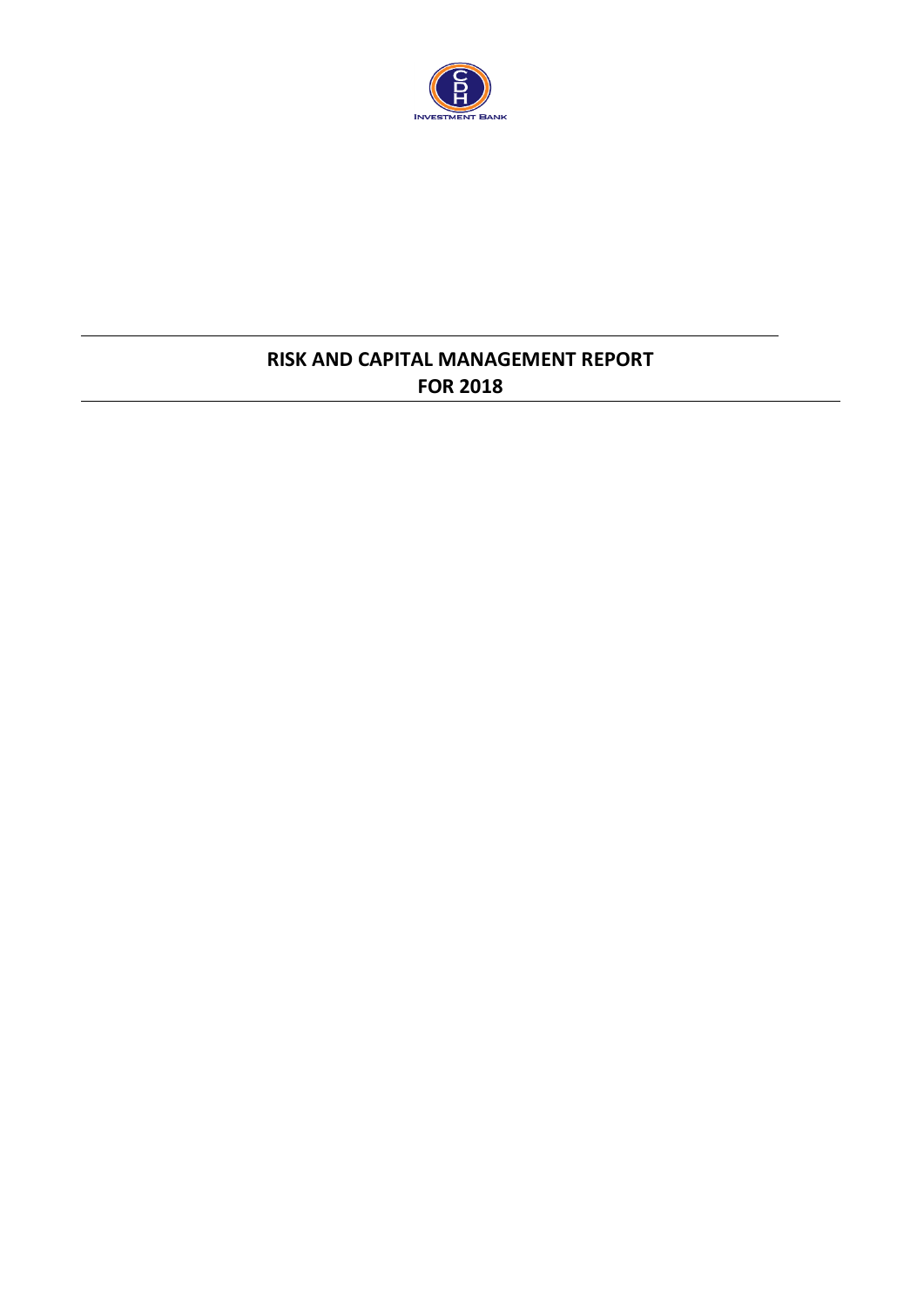

# **Table of Contents**

| 1. | In traditional. 22 |  |
|----|--------------------|--|
| 2. |                    |  |
| 3. |                    |  |
| 4. |                    |  |
|    |                    |  |
|    |                    |  |
| 5. |                    |  |
|    |                    |  |
|    |                    |  |
|    |                    |  |
|    |                    |  |
|    |                    |  |
|    |                    |  |
| 6. |                    |  |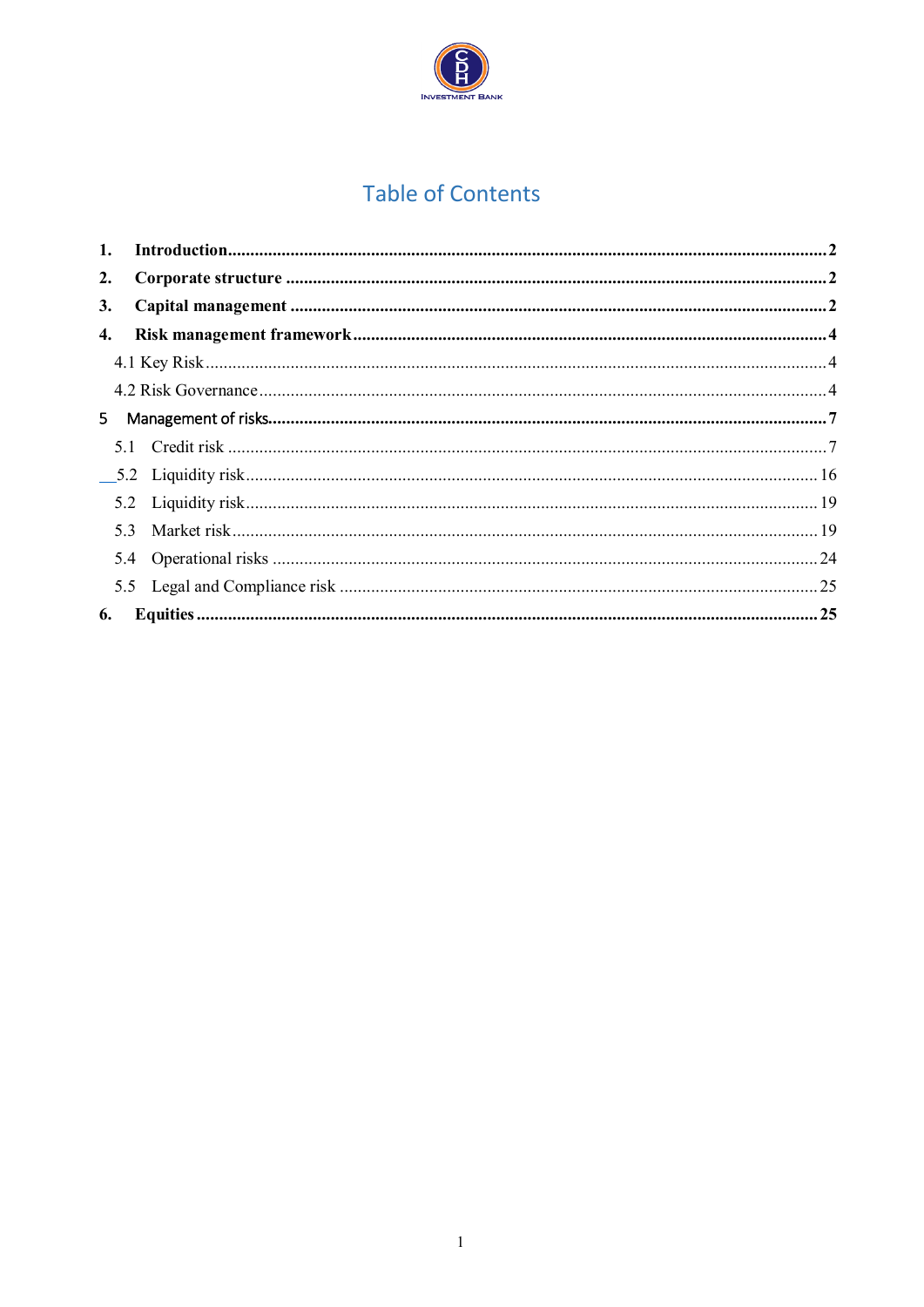

## <span id="page-2-0"></span>**1. Introduction**

The Reserve Bank of Malawi published the Basel II Pillar 3 regulatory framework which aims at complementing the minimum capital requirements under Pillar 1 and the supervisory review process under Pillar 2. The Pillar 3 and Public disclosure is in line with section 96 of the Financial Services Act 2010 and in line with Market Disclosure directive 2013. The purpose of the framework is to encourage market discipline through a set of disclosure requirements which allows market participants to assess key pieces of information on the scope of application, capital risk exposures, risk assessment processes and hence capital adequacy of the bank. CDH Investment Bank is regulated and supervised by the Reserve Bank of Malawi.

## <span id="page-2-1"></span>**2. Corporate structure**

CDH Investment Bank is a subsidiary of Continental Holdings Limited (the major shareholder) alongside Continental Capital Limited, Continental Asset Management Limited, Continental Asset Management Nominees Limited, CDH Commodities Limited, Continental Properties Limited, and Continental Pension Services Company Limited.

CDHIB has the following shareholding structure: -

| Shareholder                         | 2018    | 2017    |
|-------------------------------------|---------|---------|
| <b>Continental Holdings Limited</b> | 74.45%  | 74.45%  |
| <b>Investments Alliance Limited</b> | 12.65%  | 12.65%  |
| <b>Kesaart Capital Limited</b>      | 7.61%   | 7.61%   |
| Unity Investments Limited           | 2.81%   | 2.81%   |
| Savannah Investments Limited        | 2.48%   | 2.48%   |
| Total                               | 100.00% | 100.00% |

## <span id="page-2-2"></span>**3. Capital management**

The Bank's capital management philosophy is aimed at maintaining an optimum level of capital and liquidity to enable it pursue strategies that build long term shareholder value, whilst always meeting minimum regulatory capital and liquidity requirements. The risk appetite includes internal capital requirements which are the Bank's internal estimates of the capital required to cover all its material risks including those which are not captured under regulatory capital calculations.

#### Regulatory capital

Reserve Bank of Malawi sets and monitors the capital requirements and requires the Bank to maintain a minimum of **10 percent** and **15 percent** for core and total capital respectively. The Group's regulatory capital is analysed in two parts: -

- Tier I capital, which includes paid-up share capital, share premium, retained earnings, and other reserves less investment in subsidiaries
- Tier II capital, which includes investment revaluation reserve, property revaluation reserve, loan loss reserve and subordinated debt capital at 50% of the Tier I capital.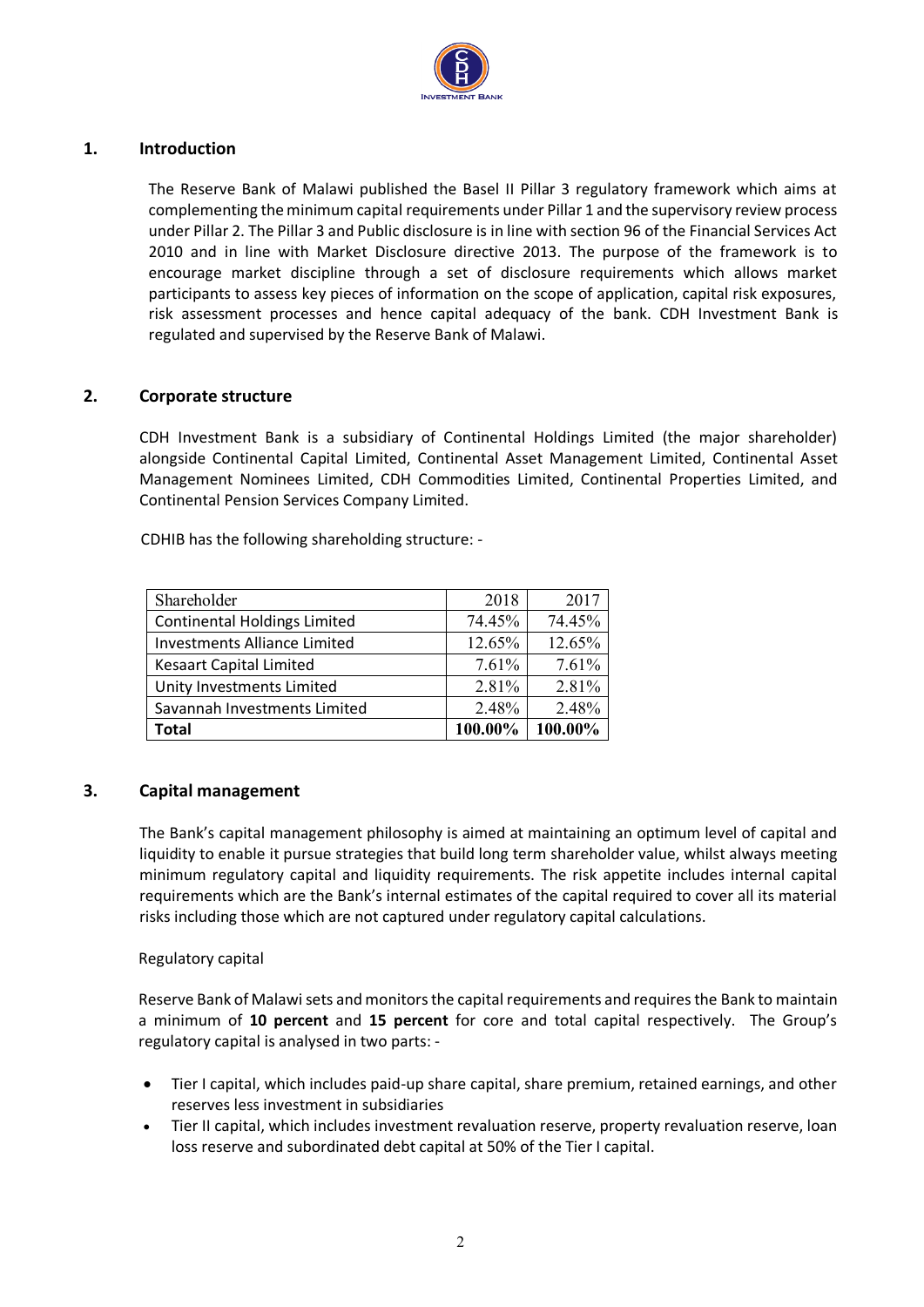

The capital ratios of CDHIB as at 31st December 2018, are as shown in the table below: -

|                                                              | 2018                    | 2017                 |
|--------------------------------------------------------------|-------------------------|----------------------|
| <b>Tier 1 capital</b>                                        |                         |                      |
| Share capital                                                | 172,458                 | 172,458              |
| Share premium                                                | 746,744                 | 746,744              |
| <b>Retained earnings</b>                                     | 3,401,104               | 2,028,845            |
| Less: Investments in unconsolidated banking &                |                         |                      |
| financial subsidiary companies                               |                         |                      |
| Deferred tax asset                                           | (15,000)                | (15,000)             |
|                                                              | (47, 428)               | (183, 651)           |
|                                                              | 4,257,878               | 2,749,396            |
| <b>Tier 2 capital</b>                                        |                         |                      |
| Subordinated debt (limited to 50% of tier 1<br>capital)      | 1,600,000               | 639,680              |
| Investments in unconsolidated banking &                      |                         |                      |
| financial subsidiary companies                               | (15,000)                | (15,000)             |
| Loan loss reserve                                            | 1,452                   | 430,345              |
|                                                              | 1,586,452               | 1,055,025            |
| Total regulatory capital                                     | 5,844,330               | 3,804,421            |
| <b>Risk component</b>                                        |                         |                      |
| Credit risk                                                  |                         |                      |
| Market risk                                                  | 17,557,471<br>2,105,819 | 17,997,633<br>47,774 |
| Operational                                                  | 7,977,951               | 5,551,127            |
| Total risk weighted assets                                   | 27,641,241              | 23,596,564           |
|                                                              |                         |                      |
| <b>Capital ratios</b>                                        |                         |                      |
| Tier 1 capital as a percentage of total risk-weighted assets | 15.40%                  | 11.65%               |
| Total capital as a percentage of total risk weighted assets. | 21.14%                  | 16.12%               |

In its capital planning, the Bank considers the impact of economic downturns/recession and the impact this would have on its capital and earnings. This is covered under the budgeting process where the statement of financial position and statement of profit or loss and other comprehensive income are projected in line with the Bank's interest rate view.

In the event that actual performance is deviating from projected performance, the budget is revised to reflect the current economic situation and submitted to the board for approval with details of the measures to be taken and the revised targets.

The Bank and its individually regulated operations have complied with all externally imposed capital requirements. The Bank does not have any restrictions or impediments on transfer of funds or regulatory capital.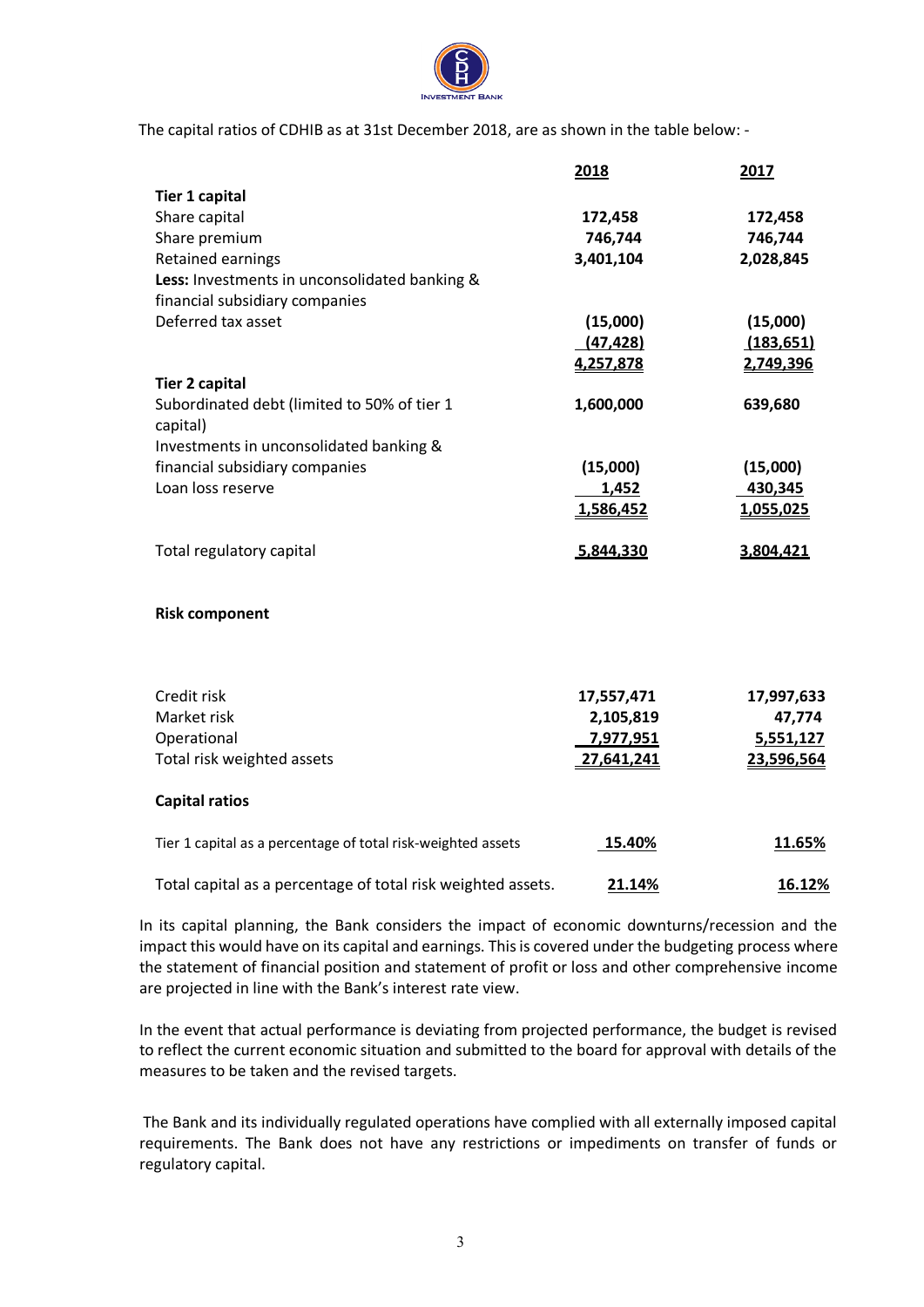

## <span id="page-4-0"></span>**4. Risk management framework**

The Board of directors of the Bank has ultimate responsibility for the level of risk taken by the Bank and accordingly they have approved the overall business strategies and significant policies of the Bank, including those related to managing and taking risk. Senior management in the Bank is responsible for implementing strategies in a manner that limits risks associated with each strategy and that ensures compliance with applicable rules and regulation, both on a long term and day to day basis. The Bank has a risk management department, which is independent of those who accept risks. The Risk Management Department is tasked to: -

- identify current and emerging risks;
- develop risk assessment and measurement systems;
- establish policies, practices and other control mechanisms to manage risks;
- develop risk tolerance limits for senior management and board approval;
- monitor positions against approved risk tolerance limits and
- report results of risk monitoring to senior management and the board.

To ensure that risk management is properly explained to and understood by all business lines, the board has established the following policies:

- Risk Management Policy
- Credit Policy
- Investment policy
- Liquidity Risk Management Policy
- Capital Risk Management Policy
- Information and Communication Policy
- Reputational Risk policy
- Stress Testing Framework

#### <span id="page-4-1"></span>**4.1 Key Risk**

The Bank is exposed to the following financial risks from financial instruments:

- a) Credit risk;
- b) Liquidity risk
- c) Market risk
- d) Foreign exchange risk; and
- e) Operational risks
- f) Legal and compliance risks
- g) Reputational risks

#### <span id="page-4-2"></span>**4.2 Risk Governance**

CDHIB risk management approach is directed through compliance with legislation, policies and procedures and alignment with standards and best practices. It is the heads of departments that are leading in managing risk. Therefore, everyone in the Bank is responsible and accountable for risk management.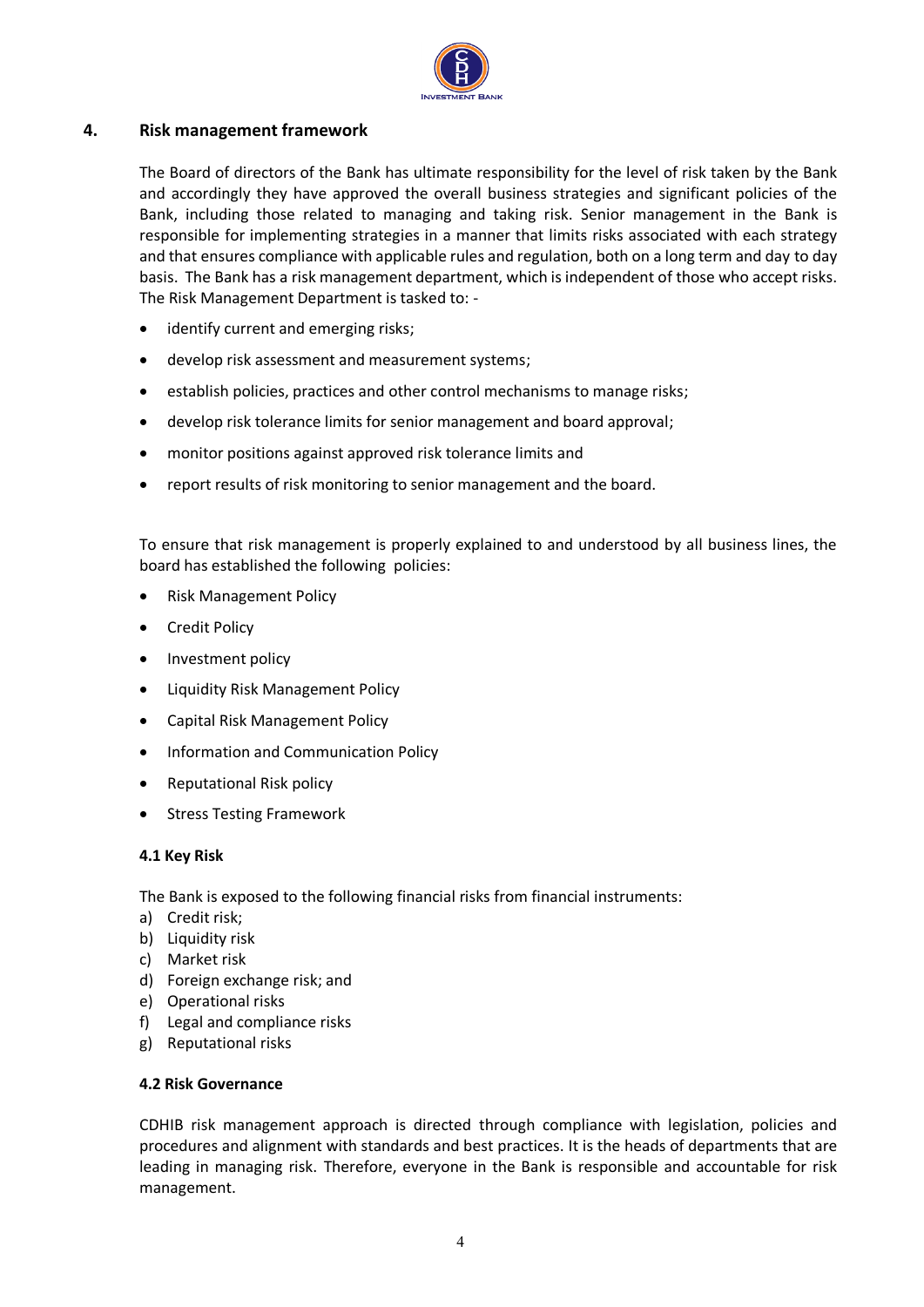

## *4.2.1 Board of Directors (BOD)*

The Board of directors retains the overall responsibility for strategic risk management of the Bank. It is chiefly responsible for setting corporate strategy and reviewing management performance in implementing the Bank's strategic plan.

The Board through its risk oversight role satisfy itself that the risk management processes designed and implemented by executives and Risk Manager is adapted to the Board's corporate strategy and are functioning as directed, and that necessary steps are taken to foster a culture of risk-adjusted decision-making throughout the Bank.

The Board shall:

- a) Manage the overall responsibility of risk management
- b) Define clearly risk limits and approve those set by Senior Management
- c) Review various policies of the Bank and make appropriate changes as and when deemed necessary.
- d) Re-evaluate these guidelines

The Bank has a unitary Board of Directors comprising a chairman, seven non-executive directors and one executive director. The Board has adopted without modification, the major principles of modern corporate governance as contained in the reports of Cadbury and King II, and the Basel Committee on Banking Supervision.

The Board meets four times a year. There are adequate and efficient communication and monitoring systems in place to ensure that the Directors receive all relevant, accurate information to guide them in making necessary strategic decisions, and providing effective leadership, control and strategic direction over the Bank's operations, and in ensuring that the Bank fully complies with relevant legal, ethical and regulatory requirements.

## **Board meetings - meeting attendance**

| <b>Member</b>       |                                  | Date          | Date         | Date        | Date       |
|---------------------|----------------------------------|---------------|--------------|-------------|------------|
|                     |                                  | 23 March 2018 | 22 June 2018 | 27Sept 2018 | 07Dec 2018 |
| Mr Franklin Kennedy | Chairman                         |               |              |             |            |
| Mr Kofi Sekyere     | Director                         |               |              |             |            |
| Mr Robert Abbey     | Director                         |               |              |             |            |
| Mr Gibson Ngalamila | Director (Up to June<br>2018)    | ิ่ง           |              | N/A         | N/A        |
| Dr Naomi Ngwira     | Director(From<br>September 2018) |               |              |             |            |
| Mr Ted Sauti-Phiri  | Director                         |               |              |             |            |
| Mr Kingsley Zulu    | Director                         |               |              |             |            |
| Mr John McGrath     | Director                         |               |              |             |            |
| Mr Charles Asare    | Director                         |               |              |             |            |
| Mr Elias Malion     | Director(From<br>December 2018)  | N/A           | N/A          | N/A         |            |
| Mr Misheck Esau     | <b>Managing Director</b>         |               |              |             |            |
| Mr Dan Mwangwela    | Company Secretary                |               |              |             |            |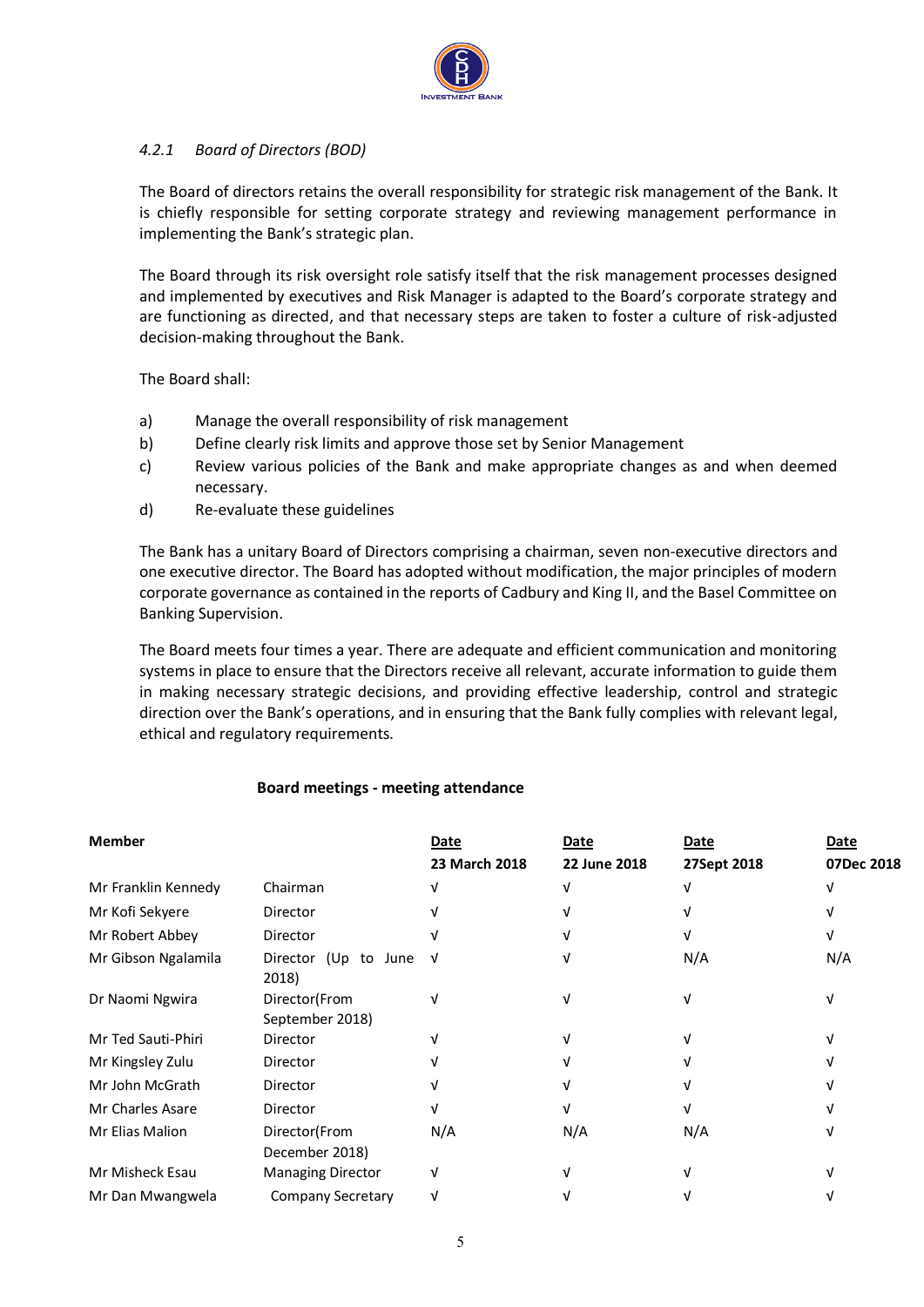

Key √ = Attendance N/A = Not a director at the time.

## *4.2.2 Board Audit Committee (BAC)*

The Committee comprise of three non-executive directors.

The Committee assists the Board in fulfilling its oversight responsibilities for the financial reporting process, the system of internal control and risk management, and the Bank's process for monitoring compliance with laws and regulations. The Committee meets on a quarterly basis.

## *4.2.3 Board Risk and Compliance Committee (BRCC)*

The Committee comprise of three non-executive directors.

The Committee is responsible for determining the Bank's risk appetite, tolerance limits for critical exposures, provide oversight of the ERM program to ensure that that the ERM process is used to develop and achieve strategic objectives of the Bank. It provides audit and risk management advice to the Executive management.

## *4.2.4 Chief Executive Officer/Managing Director (MD)*

The Chief Executive Officer has the ultimate responsibility and accountability for establishing and maintaining suitable systems of internal control and risk management and manages the Bank in a manner that is consistent with best practice in risk management.

## *4.2.5 Risk and Compliance Committee(RCC)*

This is a management risk committee responsible to identify emerging enterprise risks, prioritize identified enterprise risks, direct and approve risk treatments, ensure that sufficient resources are allocated to implement treatment, monitor the results, review and update the risk register in preparation of the quarterly board report. The Committee meets on a monthly basis and on an adhoc basis.

## *4.2.6 Asset and Liability Management Committee (ALCO)*

The Committee is responsible for the structuring and management of the Bank's book/balance sheet and investment policy.

Its objective is to maintain a balance between risk and return. It focuses on the management, identification and measurement of both the risks as related to interest rate risk and tenor mismatches, asset quality, capital planning, liquidity management and returns, as approved by the Board. The Committee meets fortnightly.

## *4.2.7 Credit Risk Committee (CRECO)*

The Committee oversees the credit and lending strategies and objectives of the Bank including: overseeing the credit risk management, review Internal credit policies and establishing portfolio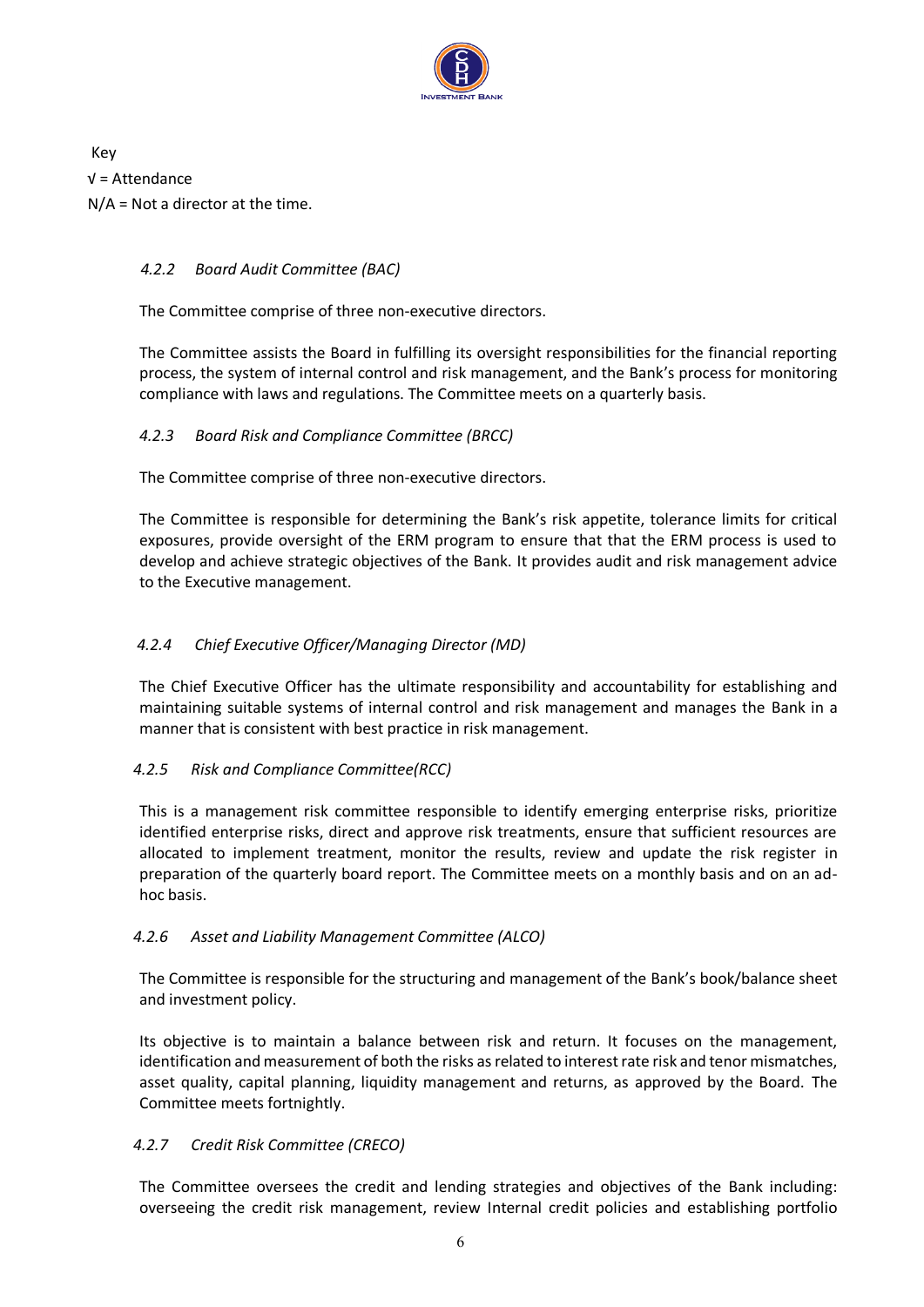

limits, review the quality and performance of the Banks' credit portfolio and any matters as delegated by the Board. The Committee meets on an ad-hoc basis with a minimum of one meeting per week.

## *4.2.8 Risk Manager (RM)*

The Risk Manager is responsible to manage the ERM program. This involves working with risk owners and executive management to analyse operational and enterprise risks, develop effective risk treatments, monitoring and ensuring that risks tolerance limits are maintained within the bank policy. He shall also coordinate risk management training and education, continuous improvement of ERM framework and associated policies and procedures.

## *4.2.9 Legal and Compliance Officer (LCO)*

The Officer is tasked to understand and advocate the rules and regulations and effective management of and proactively work and advise the Bank to manage legal and compliance risk in order to meet stakeholder expectations.

The Legal and Compliance Officer shall carry regular reviews and assessment of legal and compliance risks in the bank's activities including new products.

## *4.2.10 Chief Internal Auditor (CIA)*

The Chief Internal Auditor will provide independent and objective insight on the effectiveness of the Bank consistent activities with regards to risk appetite and risk tolerance as defined by the board. Key role of the CIA is to provide assurance to the board of directors on governance, internal controls and risk management processes.

## *4.2.11 Chief Finance Officer (CFO)*

The Chief Finance Officer plays broad strategic role in Enterprise wide risk management through involvement in financial reporting and performance management. The function is relied upon as the owner of business information, reporting and financial data and assist in decision support operations that enables effective and efficient operations of the Bank.

## <span id="page-7-0"></span>5 Management of risks

CDHIB has risk governance structures which approves limits and thresholds consistent with the applicable regulatory requirements.

#### <span id="page-7-1"></span>*5.1 Credit risk*

Credit risk is the risk of financial loss to the Bank if a counter party to a financial instrument fails to meet their contractual obligations, and arises principally from the Bank's loans and advances to customers and other banks and its investment in securities. For risk management reporting purposes, the Bank considers and consolidates all elements of credit risk exposure (such as individual obligor default risk, country and sector risk).

#### **Management of credit risk**

The Board of Directors of the Bank have delegated responsibility for the management of credit risk to their Credit Committee to which separately Credit Department reports. The Credit Committee is responsible for oversight of credit risk, including: -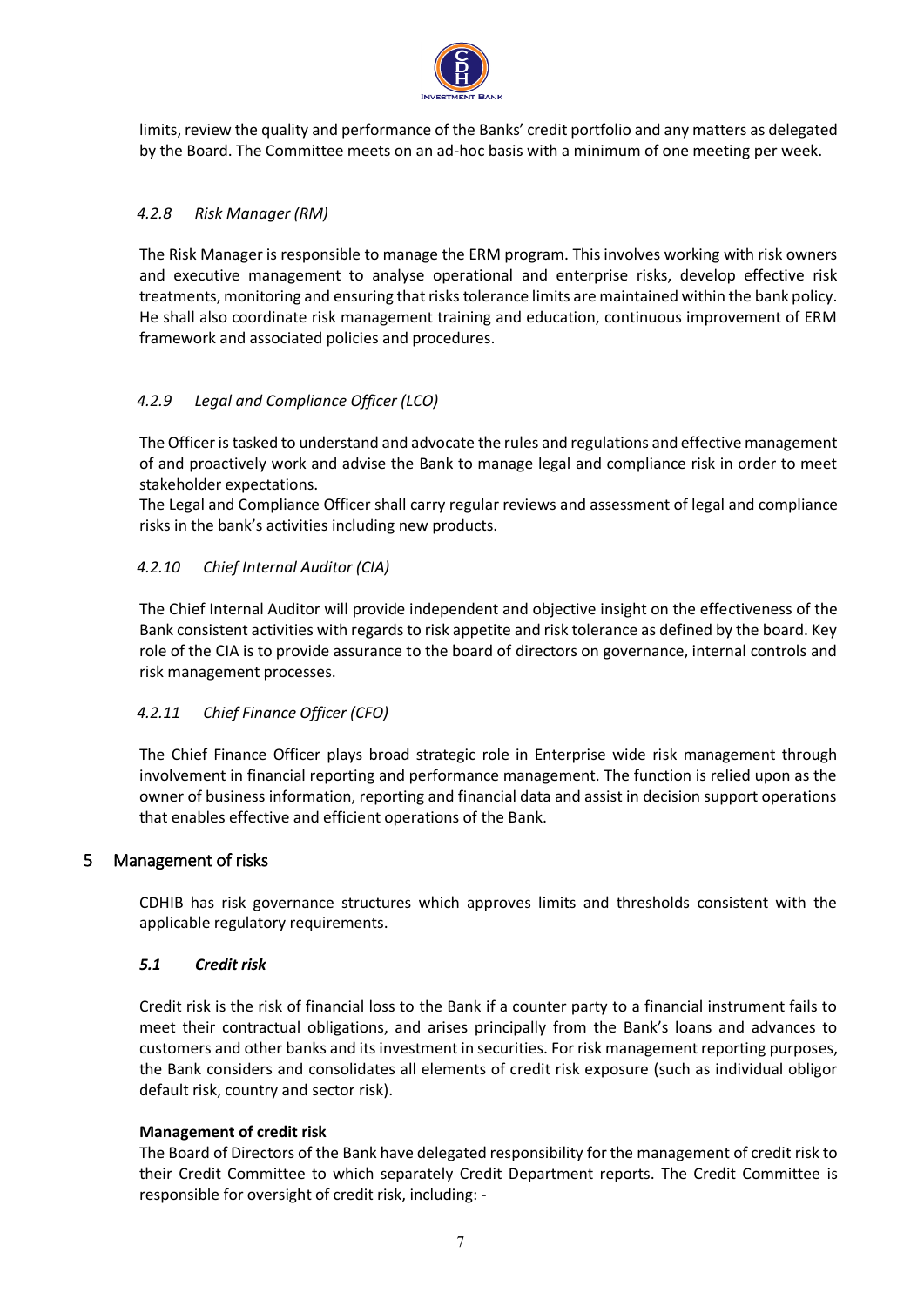

- Formulating credit policies, covering collateral requirements, credit assessment, risk grading and reporting, documentary and legal procedures, and compliance with regulatory and statutory requirements.
- Establishing the authorisation structure for the approval and renewal of credit facilities. All credit facilities are authorized by Head Office management. Larger facilities require approval by The Credit Committee or the Board of Directors as appropriate.
- Reviewing and assessing credit risk. The Credit Department assesses all credit exposures in excess of designated limits, prior to facilities being committed to customers by the business centres concerned. Renewals and reviews of facilities are subject to the same review process.
- Limiting concentrations of exposure to counterparties, geographies and industries (for loans and advances), and by issuer, credit rating band, market liquidity and country (for investment securities).
- Reviewing compliance of business centres with agreed exposure limits.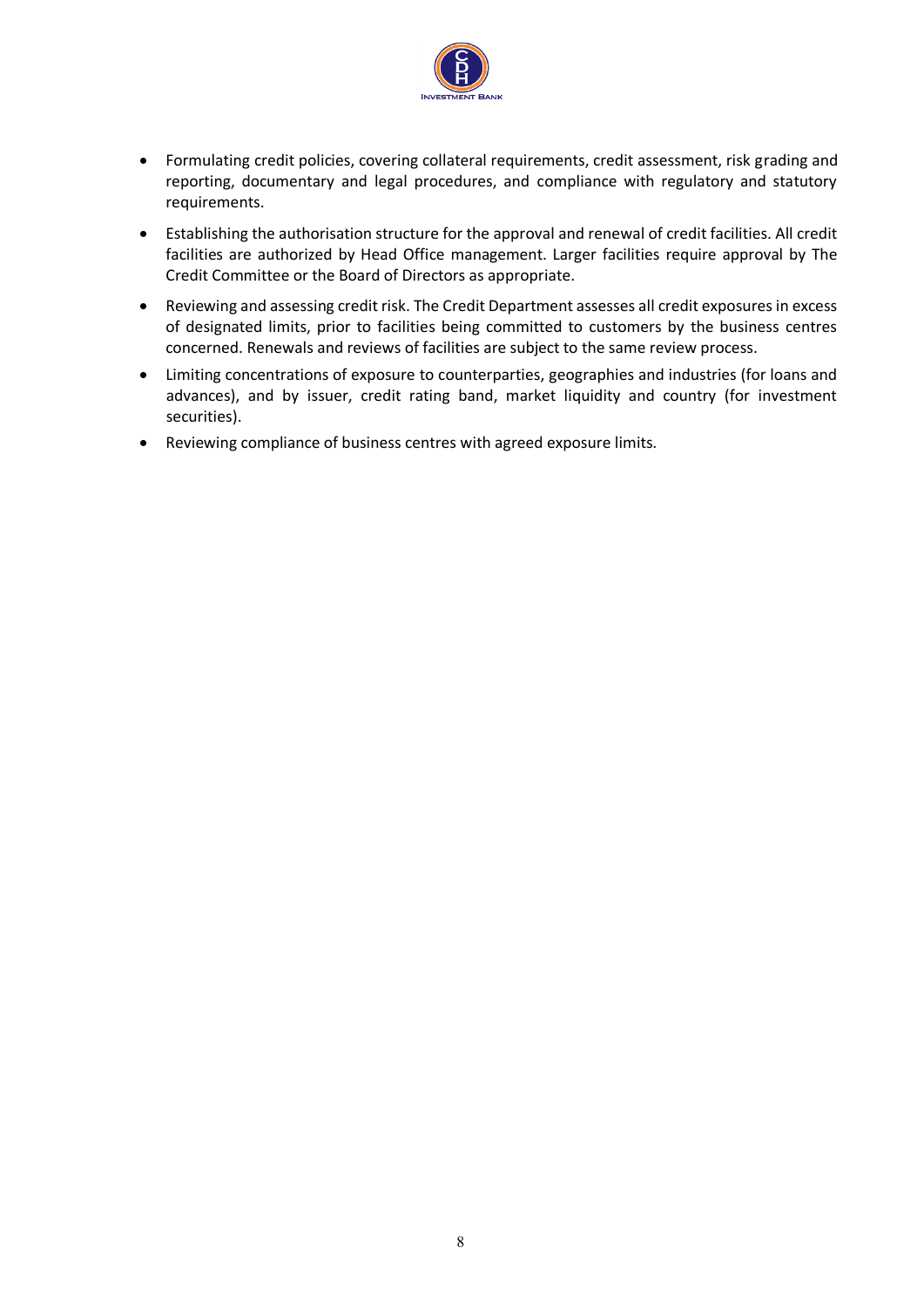

#### *Exposure to credit risk*

The Group's exposure to credit risk principally comprises loans and advances to customers analyzed as follows:

#### **Consolidated**

|                                                |                              |                          |            | Loans and advances to |               | Loans and advances to |             | Loans and advances to |
|------------------------------------------------|------------------------------|--------------------------|------------|-----------------------|---------------|-----------------------|-------------|-----------------------|
|                                                | <b>Investment securities</b> |                          | customers  |                       | related party |                       | other banks |                       |
|                                                | 2018                         | 2017                     | 2018       | 2017                  | 2018          | 2017                  | 2018        | 2017                  |
| Standard (fully performing)                    | 3,290,753                    | 9,351,745                | 18,632,066 | 13,208,767            | 1,994,779     | 2,437,836             | 4,418,858   | 7,008,894             |
| Past due and impaired                          |                              |                          | 8,884      | 2,003,178             |               |                       |             |                       |
| Past due but not impaired                      |                              |                          | 1,818,999  | 83,332                |               |                       |             |                       |
| Gross exposure to credit risk                  | 3,290,753                    | $\overline{\phantom{a}}$ | 20,459,949 | 15,295,277            | 1,994,779     | 2,437,836             | 4,418,858   | 7,008,894             |
| Less: Allowance for impairment (note 11)       | $\overline{\phantom{0}}$     | $\sim$                   | (73, 577)  | (1, 294, 689)         |               |                       |             |                       |
| Interest in suspense (note 11)                 |                              |                          |            | (1, 138, 428)         |               |                       |             |                       |
|                                                | 3,290,753                    | 9,351,745                | 20,386,372 | 12,862,160            | 1,994,779     | 2,437,836             | 4,418,858   | 7,008,894             |
| Neither past due nor impaired assets comprise: |                              |                          |            |                       |               |                       |             |                       |
| Current 1-30 days (Standard)                   | 3,290,753                    | 9,351,745                | 18,632,066 | 13,208,767            | 1,994,779     | 2,437,836             | 4,418,858   | 7,008,894             |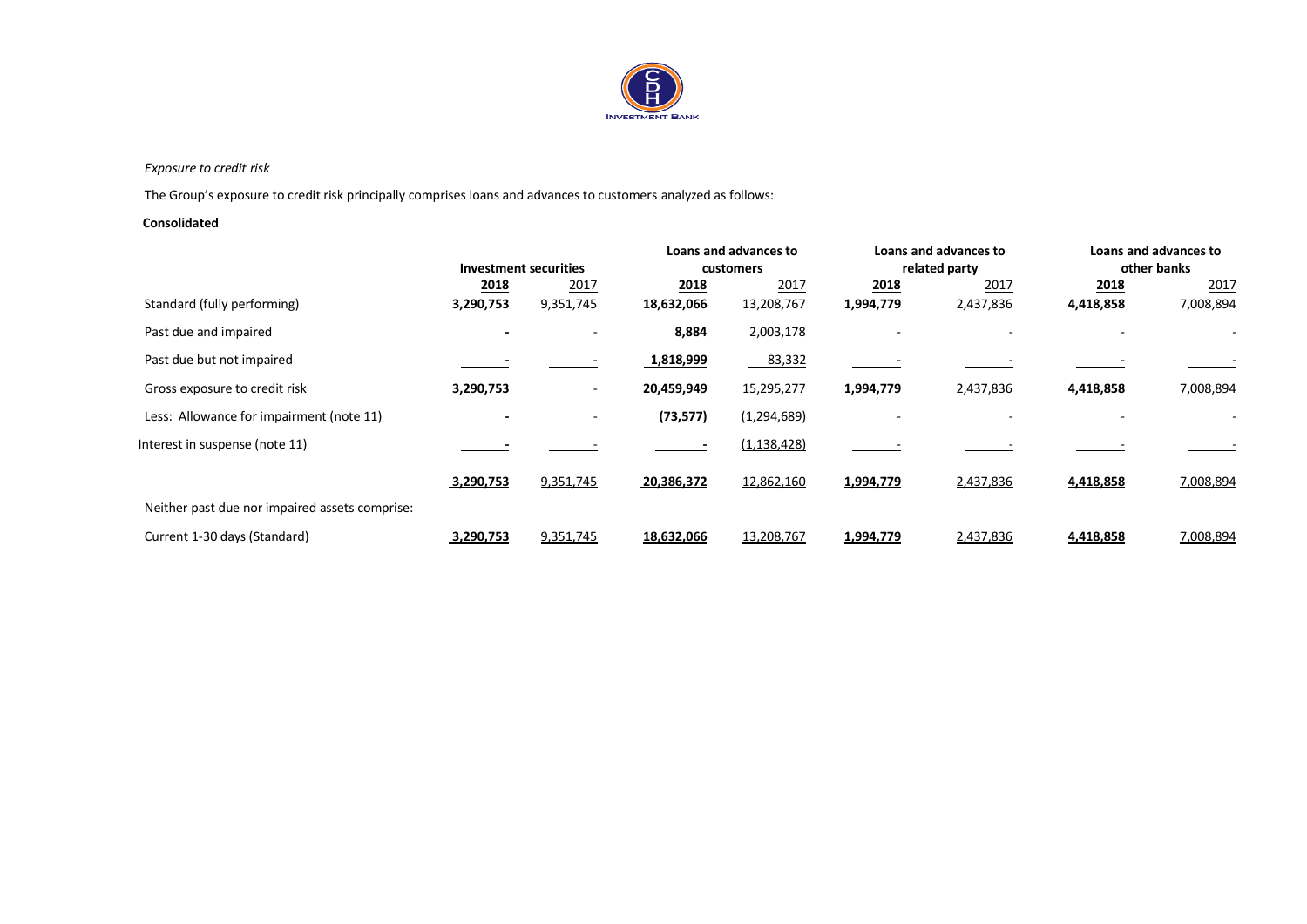

#### **Credit risk (continued)**

Past due loans and advances comprise:

|            |           | Consolidated and<br>Separate |  |
|------------|-----------|------------------------------|--|
|            | 2018      | 2017                         |  |
|            | 946       | 46,145                       |  |
| 30-60 days | 29,496    | 73,488                       |  |
| 61-90 days | 1,797,441 | 1,966,877                    |  |
| >90 days   | 1,827,883 | 2,086,510                    |  |

An estimate of the fair value of collateral held against loans and advances to customers is shown below:

|                          | 2017      |
|--------------------------|-----------|
|                          |           |
| $\overline{\phantom{a}}$ | 231,400   |
|                          |           |
|                          |           |
| 4,115,019                | 413,102   |
| 123,635                  | 800,460   |
| 14,140,216               | 8,160,157 |
| 18,377,688               | 9,373,719 |
|                          | 2018      |

The Group's policy is to pursue the timely realisation of the collateral in an orderly manner. The Group generally does not use the non-cash collateral for its own operations.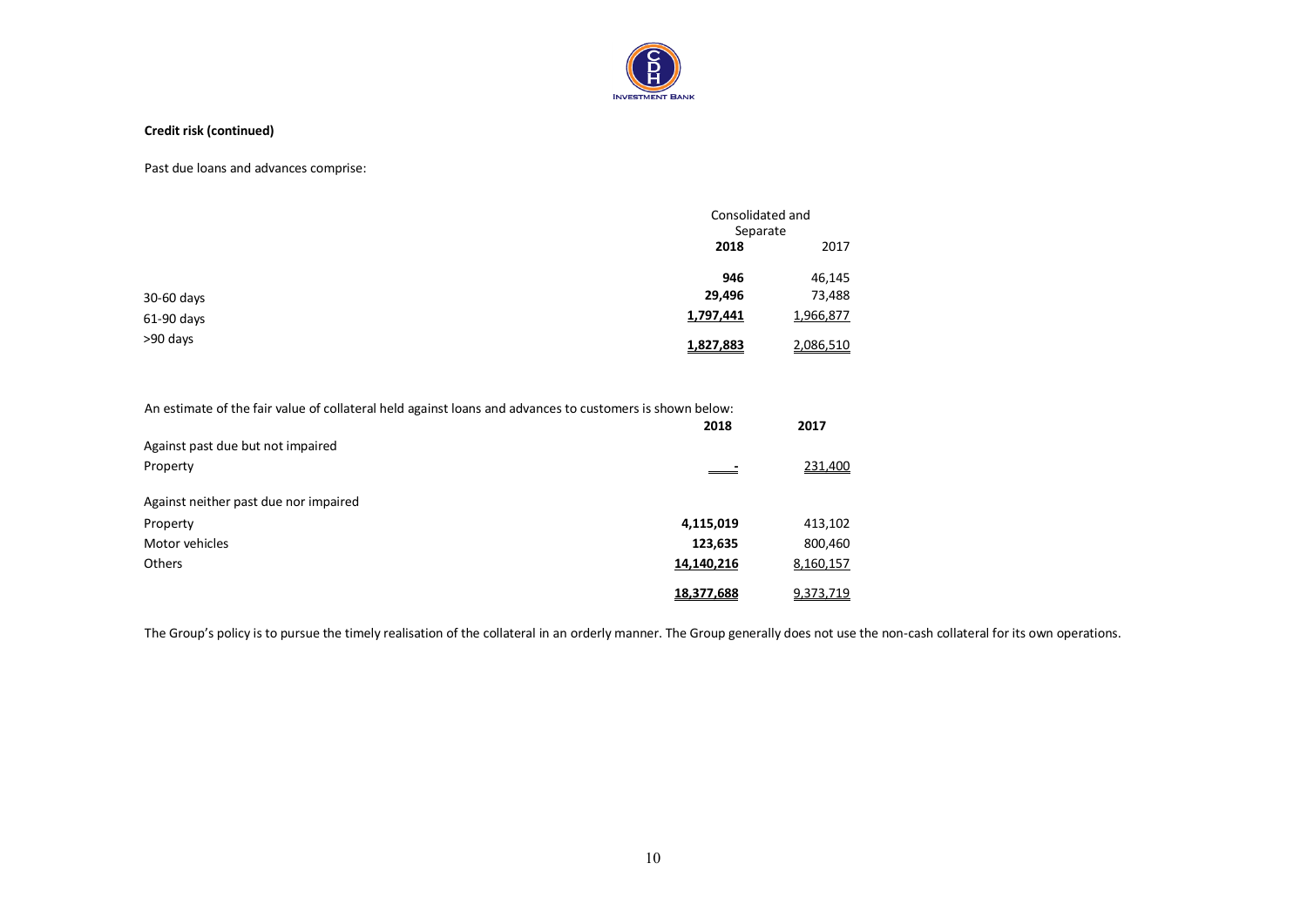

#### **5.1 Credit risk (continued)**

#### Impaired loans and securities

Impaired loans and securities are loans and securities for which the Group determines that it is probable that it will be unable to collect all principal and/or interest due according to the contractual terms of the loan / securities agreements.

#### Past due but not impaired loans

These are loans and securities where contractual interest or principal payments are past due but the Group believes that impairment is not appropriate on the basis of the level of security / collateral available and / or the stage of collection of amounts owed to the Group.

#### Allowances for impairment

The Group establishes an allowance for impairment losses that represents its estimate of incurred losses in its loan portfolio. The main components of this allowance are a specific loss component that relates to individually significant exposures.

#### Impairment policy

The Group writes off a loan / security balance (and any related allowances for impairment losses) when the Credit committee determines that the loans / securities are uncollectible. This determination is reached after considering information such as the occurrence of significant changes in the borrower / issuer's financial position such that the borrower / issuer can no longer pay the obligation, or that proceeds from collateral will not be sufficient to pay back the entire exposure.

The Bank monitors concentrations of credit risk by sector. An analysis of concentrations of credit risk at the reporting date is shown below:

Economic sector risk concentrations within the customer loan portfolio were as follows:

|                      | <b>Consolidated and Separate</b> |            |  |
|----------------------|----------------------------------|------------|--|
|                      | 2018                             | 2017       |  |
| Agriculture          | 603,169                          | 718,245    |  |
| Construction         | 957,689                          | 464,475    |  |
| Manufacturing        | 8,059,452                        | 5,318,843  |  |
| Wholesale and retail | 8,353,058                        | 4,439,272  |  |
| Tourism and leisure  | 1,000,966                        | 2,811      |  |
| Transport            | 448,359                          | 736,961    |  |
| Others               | 1,037,256                        | 3,614,670  |  |
|                      | 20,459,949                       | 15,295,277 |  |

The risk that counterparties to trading instruments might default on their obligations is monitored on an on-going basis. In monitoring credit risk exposure, consideration is given to trading instruments with a positive fair value and the volatility of the fair value of trading instruments.

To manage the level of credit risk, the Group deals with counterparties of good credit standing, enters into master netting agreements whenever possible, and when appropriate, obtains collateral. Master netting agreements provide for the net settlement of contracts with the same counterparty in the event of default.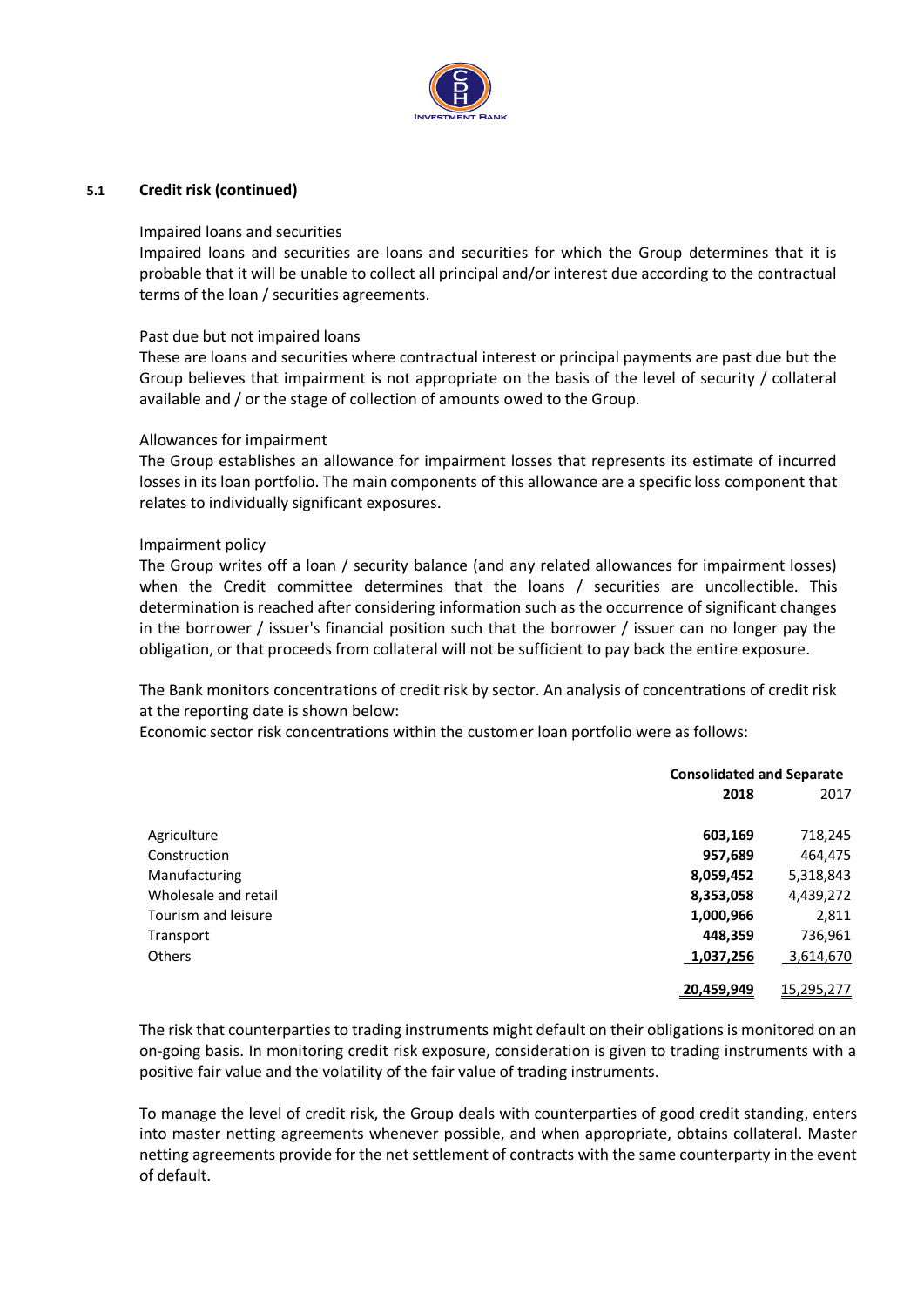

 $\overline{a}$ 

The credit quality of financial assets is managed by the Group. The table below shows the credit quality by class of financial asset for credit risk related items.

| Consolidated and Separate                                | Performing |                          | Non - Performing |                          |                          |            | Security                     |                   |
|----------------------------------------------------------|------------|--------------------------|------------------|--------------------------|--------------------------|------------|------------------------------|-------------------|
| 2018                                                     | Standard   | Special<br>Mention       | Sub-<br>Standard | Doubtful                 | Loss                     | Total      | against<br>impaired<br>loans | Net<br>impairment |
| <b>Credit quality</b>                                    |            |                          |                  |                          |                          |            |                              |                   |
| Financial assets at fair value through profit<br>or loss | 52,351,352 |                          |                  |                          | $\sim$                   | 52,351,352 |                              |                   |
| Loans and advances to related party                      | 1,994,779  |                          | $\blacksquare$   | $\overline{\phantom{a}}$ |                          | 1,994,779  |                              |                   |
| Loans and advances to other banks                        | 4,418,858  |                          |                  |                          |                          | 4,418,858  |                              |                   |
| Loans and advances to customers                          | 18,632,066 |                          | 946              | 29,496                   | 1,797,441                | 20,459,949 | 867,346                      | 73,577            |
| <b>Total recognised financial instruments</b>            | 77,397,055 |                          | 946              | 29,496                   | 1,797,441                | 79,224,938 | 867,346                      | 73,577            |
| 2017                                                     |            |                          |                  |                          |                          |            |                              |                   |
| <b>Credit quality</b>                                    |            |                          |                  |                          |                          |            |                              |                   |
| Financial assets at fair value through profit<br>or loss | 33,317,667 |                          |                  |                          | $\sim$                   | 33,317,667 |                              |                   |
| Loans and advances to related party                      | 2,437,836  |                          |                  |                          |                          | 2,437,836  |                              |                   |
| Loans and advances to other banks                        | 7,008,894  | $\overline{\phantom{a}}$ |                  |                          | $\overline{\phantom{a}}$ | 7,008,894  |                              |                   |
| Loans and advances to customers                          | 13,208,767 |                          | 99,547           | 429,055                  | 1,557,908                | 15,295,277 | 3,177,081                    | 1,294,689         |
| <b>Total recognised financial instruments</b>            | 55,973,164 |                          | 99,547           | 429,055                  | 1,557,908                | 58,059,674 | 3,177,081                    | 1,294,689         |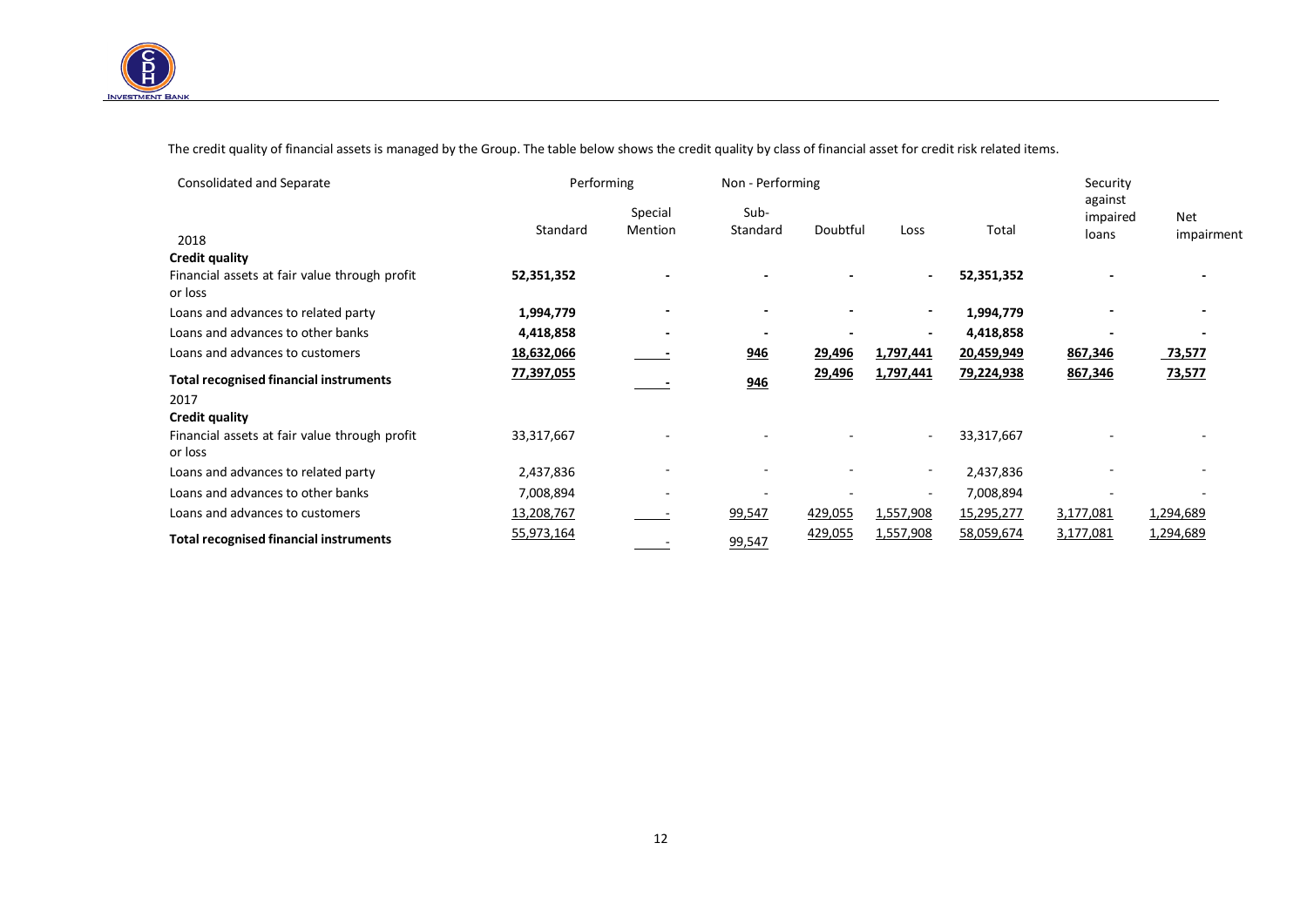

#### **5.1 Credit risk (continued)**

The total expected credit losses for loans and advances as at 31 December 2018 and 31 December 2017 were as follows:

|                               | 2018       | 2017       |
|-------------------------------|------------|------------|
| Expected credit loss rate     | 8%         | 20%        |
| Gross carrying amount         | 20.459.949 | 15,295,277 |
| Lifetime expected credit loss | 1,636,796  | 3,059,055  |

Maximum exposure to credit risk without taking into account any collateral

The table below shows the maximum exposure to credit risk by class of financial instrument. Financial instruments include financial instruments defined and recognised under IAS 39 Financial Instruments: Recognition and measurement as well as other financial instruments not recognised. The maximum exposure is presented gross, before the effect of mitigation through the use of master netting and collateral agreements.

|                                        | Consolidated |            | Separate   |            |  |
|----------------------------------------|--------------|------------|------------|------------|--|
| Gross maximum exposure                 |              |            |            |            |  |
|                                        | 2018         | 2017       | 2018       | 2017       |  |
| Cash held with the Reserve Bank of     |              |            |            |            |  |
| Malawi                                 | 2,917,697    | 2,238,054  | 2,917,697  | 2,238,054  |  |
| Cash held with local banks             | 5,278        | 5,843      | 5,278      | 5,843      |  |
| Cash held with foreign banks           | 986,981      | 1,391,842  | 986,981    | 1,391,842  |  |
| Clearing balances                      | 527          | (1,000)    | 527        | (1,000)    |  |
| Cash balances                          | 530,846      | 315,076    | 530,846    | 315,076    |  |
| Financial assets at fair value through |              |            |            |            |  |
| profit or loss                         | 52,351,352   | 33,317,667 | 52,351,352 | 33,317,667 |  |
| Loans and advances to related parties  | 1,994,779    | 2,437,836  | 1,994,779  | 2,437,836  |  |
| Loans and advances to other banks      |              |            |            |            |  |
| Personal and Business Banking          | 4,418,858    | 7,008,894  | 4,418,858  | 7,008,894  |  |
| - Other loans and advances             | 1,824,935    | 1,247,620  | 1,824,935  | 1,247,620  |  |
| Corporate and Investment Banking:      |              |            |            |            |  |
| - Corporate lending                    | 17,465,449   | 12,546,702 | 17,465,449 | 12,546,702 |  |
| financial<br>recognised<br>Total       |              |            |            |            |  |
| instruments                            | 82,496,702   | 60,508,534 | 82,496,702 | 60,508,534 |  |
| Financial guarantees                   | 739,478      | 723,738    | 739,478    | 723,738    |  |
| financial<br>unrecognised<br>Total     |              |            |            |            |  |
| instruments                            | 739,478      | 723,738    | 739,478    | 723,738    |  |
| Total credit risk exposure             | 83,236,180   | 61,232,272 | 83,236,180 | 61,232,272 |  |

Net exposure to credit risk without taking into account any collateral or other credit enhancements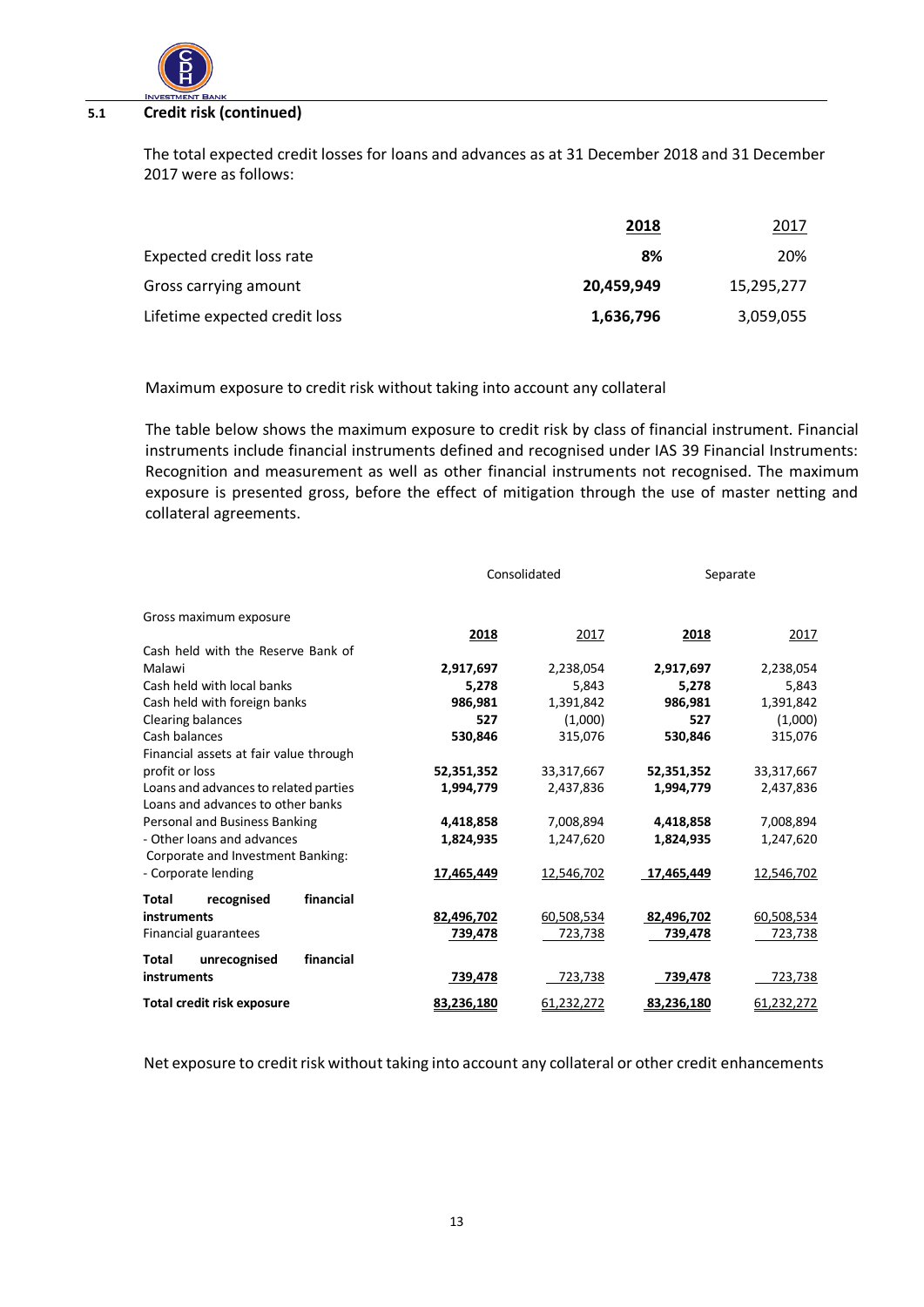

## **5.1 Credit risk (continued)**

In respect of certain financial assets, the Group has legally enforceable rights to offset them with financial liabilities. However, in normal circumstances, there would be no intention of settling net, or of realising the financial assets and settling the financial liabilities simultaneously. Consequently, the financial assets are not offset against the respective financial liabilities for financial reporting purposes. However, the exposure to credit risk relating to the respective financial assets is mitigated as follows:

|                                     | At         | <b>December</b><br>31 |
|-------------------------------------|------------|-----------------------|
|                                     | 2018       |                       |
| <b>Consolidated</b>                 | Carrying   | Net exposure          |
|                                     | amount     | to credit risk        |
| Cash and balances with banks        | 4,441,329  | 4,441,329             |
| Loans and advances to related party | 1,994,779  | 1,994,779             |
| Loans and advances to other banks   | 4,418,858  | 4,418,858             |
| Loans and advances to customers     | 20,386,372 | 20,386,372            |
| <b>Financial assets</b>             | 52,351,352 | 52,351,352            |
|                                     | 83,592,690 | 83,592,690            |
|                                     |            |                       |

|                                     |            | At 31 December 2017 |
|-------------------------------------|------------|---------------------|
| <b>Consolidated</b>                 | Carrying   | Net exposure        |
|                                     | amount     | to credit risk      |
| Cash and balances with banks        | 3,949,815  | 3,949,815           |
| Loans and advances to related party | 2,437,836  | 2,437,836           |
| Loans and advances to other banks   | 7,008,894  | 7,008,894           |
| Loans and advances to customers     | 12,862,160 | 12,862,160          |
| Financial assets                    | 33,317,667 | 33,317,667          |
|                                     | 59,576,372 | 59,576,372          |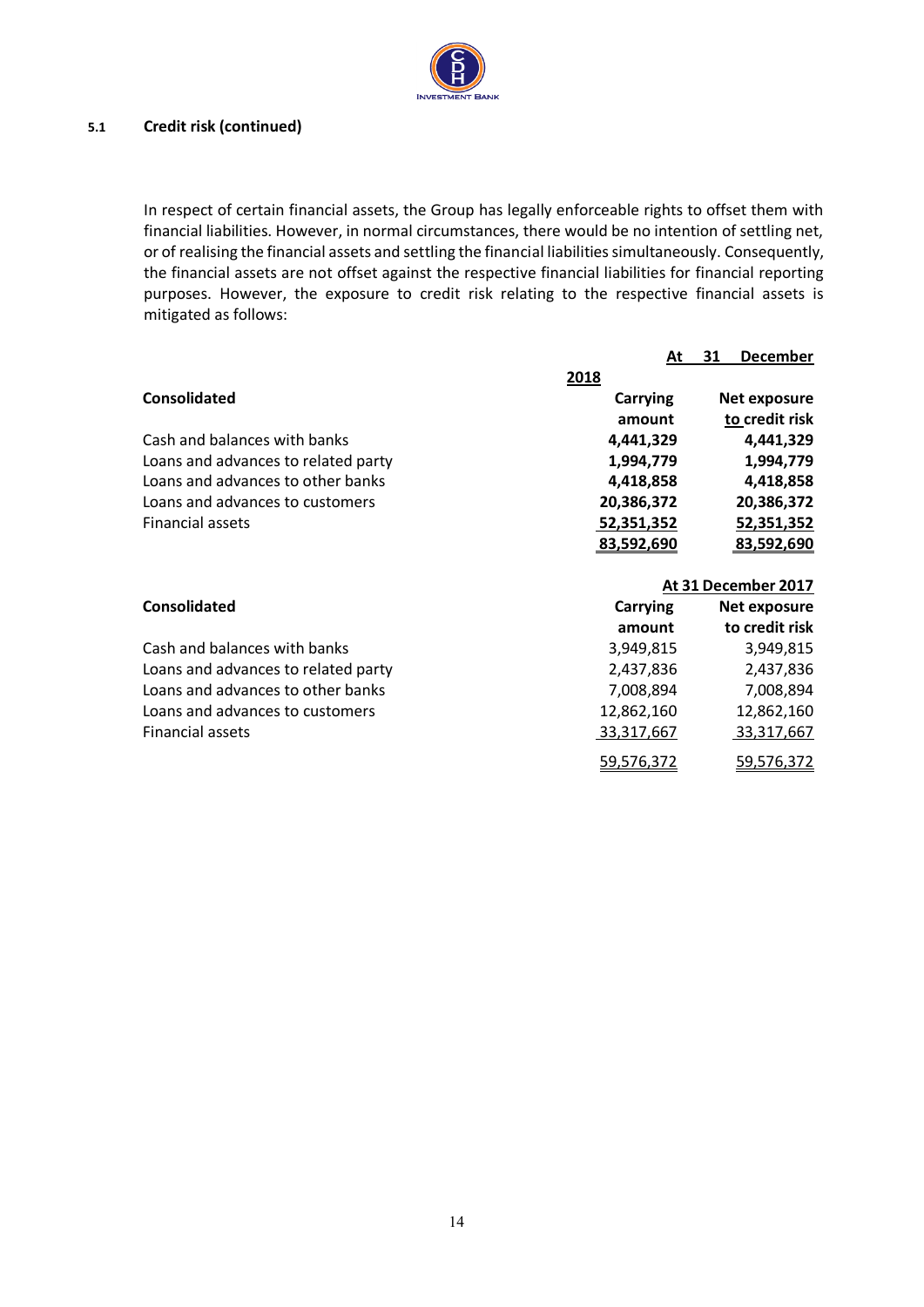

Collateral held and other credit enhancements and their financial effect

The Group hold collateral and other credit enhancements against certain of its credit exposures. The table below sets out the principle types of collateral held against different types of financial assets.

Type of credit exposure

|                                                    |      |      | Principle type of                                                      |
|----------------------------------------------------|------|------|------------------------------------------------------------------------|
|                                                    | 2018 | 2017 | collateral held                                                        |
| Loans and advances to banks                        | %    | %    |                                                                        |
| - Inter-bank placement                             | 100  | 100  | Marketable securities                                                  |
| and advances<br>retail<br>Loans<br>to<br>customers |      |      |                                                                        |
| - Personal loans                                   | 20   | 92   | Cash and property                                                      |
| advances<br>corporate<br>Loan<br>to<br>customers   |      |      |                                                                        |
| - Asset Finance                                    | 100  | 100  | and<br>Property<br>equipment                                           |
| - Other                                            | 97   | 90   | Commercial<br>property<br>floating charges<br>over<br>corporate assets |

Loan and advances to corporate customers

The general credit worthiness of a corporate customer tends to be the most relevant indicator of credit quality of a loan extended to it. However, collateral provides additional security and the Group generally requests that corporate borrowers provide it. The Group may take collateral in the form of a first change over real estate, floating charges over all corporate assets and other liens and guarantees.

Because the Group's focus on corporate customers' creditworthiness, the Group does not routinely update the valuation of collateral held against all loans to corporate customers. Valuation of collateral is updated when the credit risk of a loan significantly deteriorates significantly and the loan is monitored more closely for impaired loans, the group obtains appraisals of collateral measurement.

Other types of collateral and credit enhancements

In addition to the collateral included in the table above, the Group also holds other types of collateral and credit enhancements such as second charges for which specific values are not generally available. Assets obtained by taking possession of collateral.

Details of financial and non-financial assets obtained by the Group during the year by taking possession of collateral held as security against loans and advances as well as calls made on credit enhancements and held at the year-end are shown below:

| <b>Consolidated and Separate</b> | 2018       | 2017      |
|----------------------------------|------------|-----------|
| Property                         | 4,115,019  | 413,102   |
| <b>Motor Vehicles</b>            | 123,635    | 800,460   |
| Stocks                           | 1,150,066  | 433,750   |
| <b>Guarantees</b>                | 11,193,975 | 607,275   |
| Cash                             | 1,451,563  | 2,709,132 |
| <b>Debentures</b>                | 345.612    | 506,250   |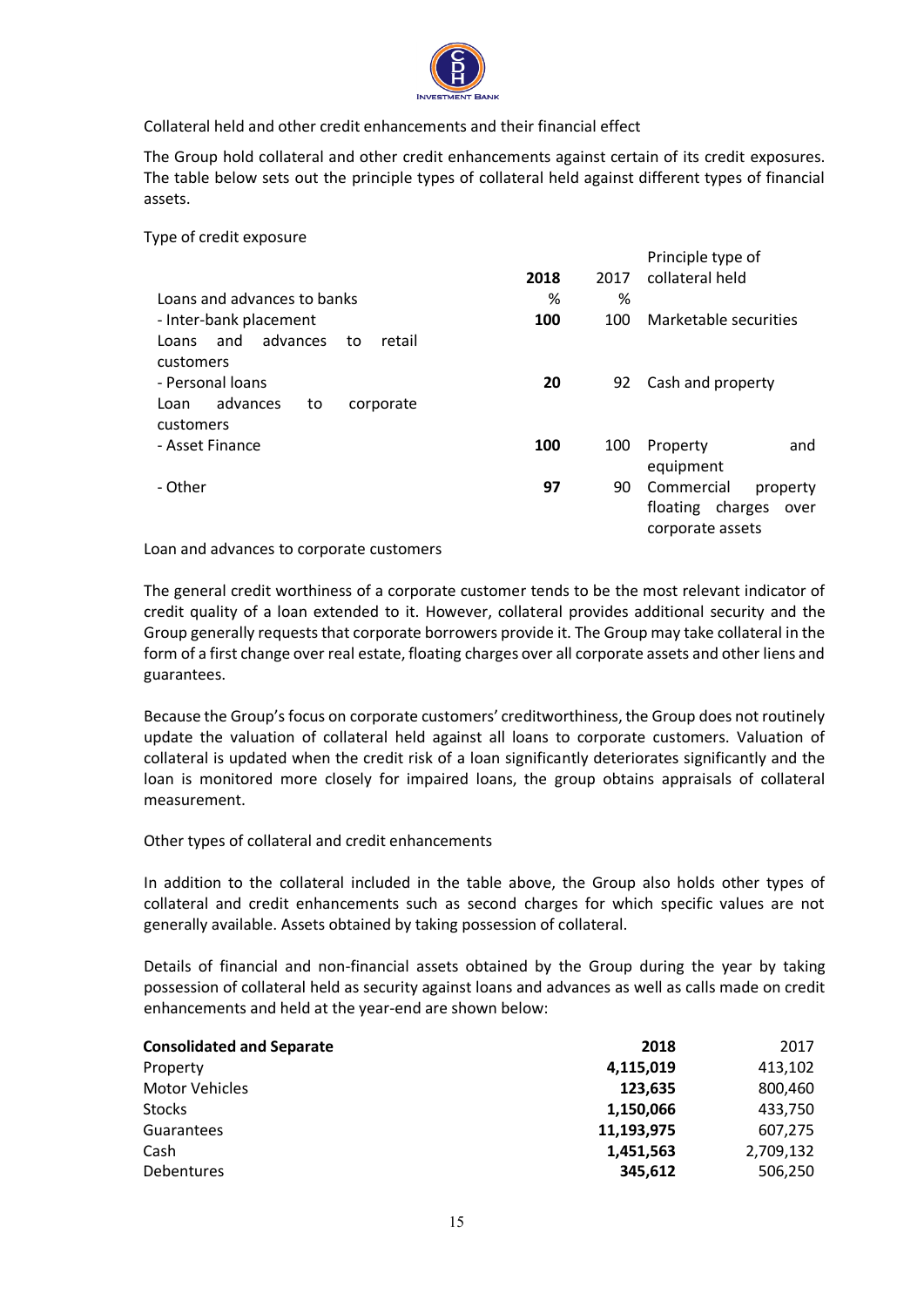

Others **-** 3,903,750

**18,379,870** 9,373,719

The Group policy is to pursue timely realisation of the collateral in an orderly manner. The Group generally does not use the non-cash collateral for its own operations but will be actively marketed to be sold.

#### <span id="page-16-0"></span>**5.2 Liquidity risk**

Liquidity risk is the risk that the Group will encounter difficulty in meeting obligations arising from its financial liabilities.

#### Management of liquidity risk

The Group's approach to managing liquidity is to ensure as far as possible that it will always have sufficient liquidity to meet its liabilities when due, both under stressed and normal conditions, without causing damage to the Group's reputation.

The daily liquidity position is monitored. It is assumed that under normal circumstances customer demand deposits will remain stable or increase in value and unrecognised loan/ overdraft commitments are not expected to be immediately drawn down in their entirety. Regular stress testing is done under normal and severe, market conditions and the results are discussed with the Asset and Liability Committee (ALCO) and the Board Risk and Compliance Committee (BRC).

All liquidity policies and procedures are subject to review and approval by ALCO. These are management committees which meet once a month or more often if necessary. The daily monitoring of liquidity is the responsibility of an integrated treasury department which monitors the level of mismatches in the maturity positions of assets and liabilities.

#### Asset and Liability Management Committee (ALCO)

The primary objective of ALCO is to ensure a proper balance in terms of maturity profile, cost and yield, risk exposure etc. between funds mobilized and funds deployed. ALCO seeks to manage risks in order to minimize the volatility of net interest income and protect the long term economic value of the Bank. The committee also monitors the capital adequacy of the Bank.

Key functions of ALCO include setting pricing guidelines for assets and liabilities, setting limits and managing liquidity risk and interest rate risk and ensuring that contingency funding plans are in place to avert funding crises.

The table below analyses financial assets and financial liabilities into relevant maturity rankings based on the remaining contractual maturities: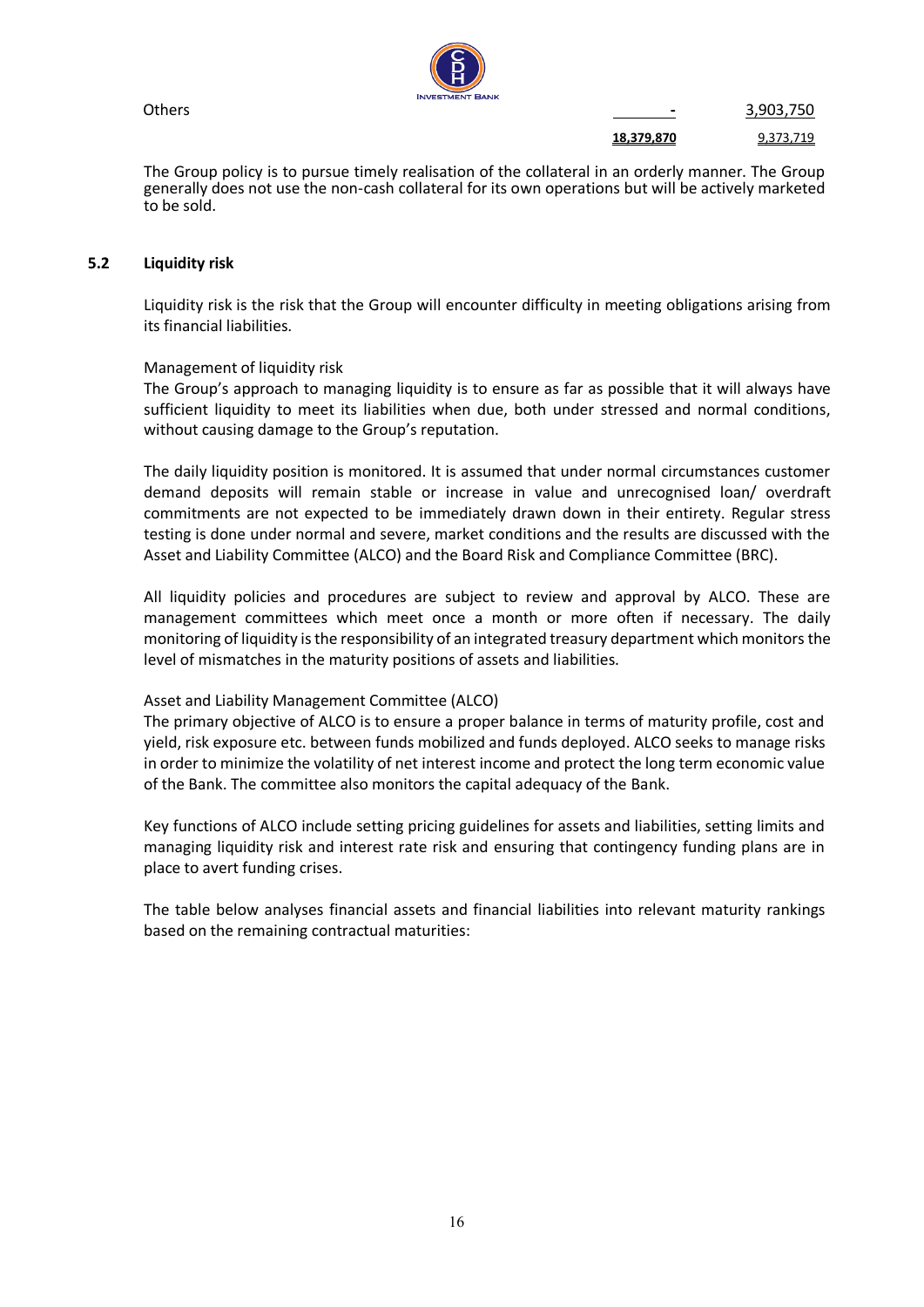

#### **Consolidated**

 $\overline{\phantom{a}}$ 

|                                               |             |                 | Cash       |             |                |                |                |             |
|-----------------------------------------------|-------------|-----------------|------------|-------------|----------------|----------------|----------------|-------------|
| 2018                                          | <b>Note</b> | <b>Carrying</b> | inflow/    | Up to       | $1 - 3$        |                |                |             |
|                                               |             | amount          | (outflow)  | 1 month     | months         | 3-6 months     | 6-12 months    | $1-3$ years |
| <b>ASSETS</b>                                 |             |                 |            |             |                |                |                |             |
| Cash and cash equivalents                     | 8           | 4,441,329       | 4,441,329  | 4,441,329   |                |                |                |             |
| Loans and advances to customers               | 11          | 20,386,372      | 22,269,681 | 6,001,370   | 1,319,116      | 3,655,469      | 7,502,463      | 3,791,262   |
| Loans and advances to related party           | 10.1        | 1,994,779       | 2,231,432  | 2,231,432   |                |                |                |             |
| Loans and advances to other banks             | 10.2        | 4,418,858       | 4,436,968  | 4,436,968   |                |                |                |             |
| Financial assets at fair value through profit | 9.1         |                 |            |             |                |                |                |             |
| or loss                                       |             | 52,351,352      | 54,164,318 | 17,126,302  | 5,100,803      | 9,940          | 5,674,514      | 26,252,760  |
| Amounts due from related parties              | 33          | 279,402         | 279,402    | 279,402     |                |                |                |             |
| <b>Total assets</b>                           |             | 83,872,092      | 87,823,130 | 34,516,803  | 6,419,919      | 3,665,409      | 13,176,977     | 30,044,022  |
| <b>LIABILITIES</b>                            |             |                 |            |             |                |                |                |             |
| Current and savings account                   | 16          | 18,237,465      | 18,893,101 | 18,893,101  |                |                |                |             |
| Foreign currency accounts                     | 16          | 3,203,133       | 3,196,746  | 3,196,746   |                |                |                |             |
| Term deposit accounts                         | 16          | 13,728,216      | 13,985,892 | 6,682,929   | 5,757,022      | 978,408        | 567,533        |             |
| Investment funds                              | 17          | 40,670,032      | 40,962,111 | 10,166,767  | 20,567,232     | 4,399,295      | 5,828,817      |             |
| Subordinated debt                             | 18          | 1,600,000       | 1,600,000  |             |                |                |                | 1,600,000   |
| Balances due to other banks                   | 19          | 4,232,882       | 4,232,882  | 4,232,882   |                |                |                |             |
| <b>Total liabilities</b>                      |             | 81,671,728      | 82,870,732 | 43,172,425  | 26,324,254     | 5,377,703      | 6,396,350      | 1,600,000   |
| Net liquidity gap                             |             | 2,200,364       | 4,952,398  | (8,655,622) | (19, 904, 335) | (1,712,294)    | 6,780,627      | 28,444,022  |
| <b>Cumulative liquidity gap</b>               |             |                 |            | (8,655,622) | (28, 559, 957) | (30, 272, 251) | (23, 491, 624) | 4,952,398   |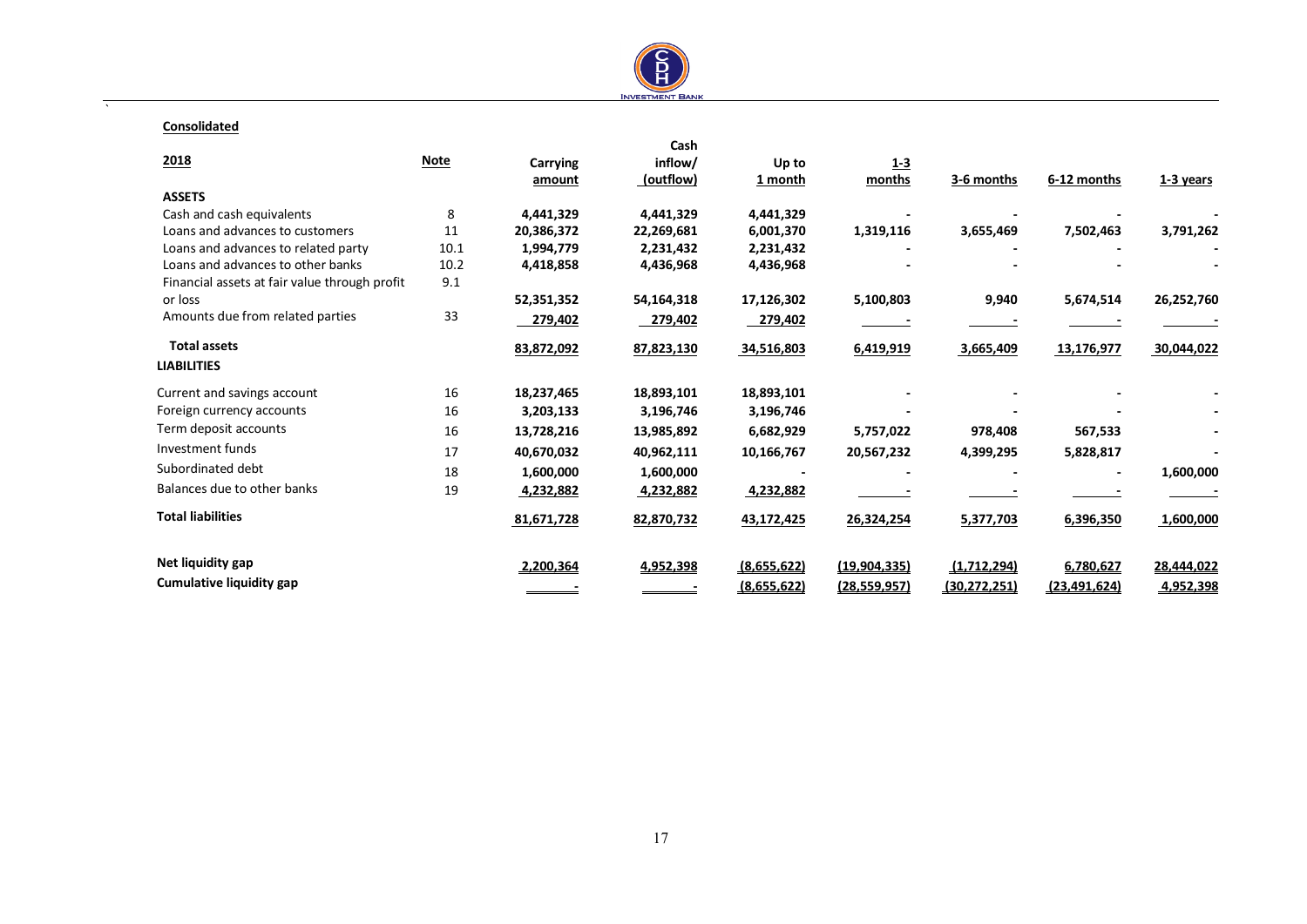

#### **Consolidated**

| Consolidated                           |             |            | Cash       |                |              |                |               |             |
|----------------------------------------|-------------|------------|------------|----------------|--------------|----------------|---------------|-------------|
|                                        |             | Carrying   | inflow/    | Up to          |              |                |               |             |
| 2017                                   | <b>Note</b> | amount     | (outflow)  | 1 month        | 1-3 months   | 3-6 months     | 6-12 months   | $1-3$ years |
| <b>ASSETS</b>                          |             |            |            |                |              |                |               |             |
| Cash and cash equivalents              | 8           | 3,949,815  | 3,949,815  | 3,949,815      |              |                |               |             |
| Loans and advances to customers        | 11          | 12,862,160 | 14,616,073 | 3,029,307      | 2,251,605    | 983,369        | 5,584,264     | 2,767,528   |
| Loans and advances to related party    | 10.1        | 2,437,836  | 2,478,669  | 1,591,312      | 364,029      |                | 523,328       |             |
| Loans and advances to other banks      | 10.2        | 7,008,894  | 7,011,491  | 7,011,491      |              |                |               |             |
| Financial assets at fair value through |             |            |            |                |              |                |               |             |
| profit or loss                         | 9.1         | 33,317,667 | 44,944,625 | 1,628,470      | 6,225,764    | 2,164,889      | 17,582,481    | 17,343,021  |
| Amounts due from related parties       | 33          | 127,747    | 127,747    | 127,747        |              |                |               |             |
| <b>Total assets</b>                    |             | 59,704,119 | 73,128,420 | 17,338,142     | 8,841,398    | 3,148,258      | 23,690,073    | 20,110,549  |
| <b>LIABILITIES</b>                     |             |            |            |                |              |                |               |             |
| Current and savings account            | 16          | 7,340,872  | 7,339,180  | 7,339,180      |              |                |               |             |
| Foreign currency accounts              | 16          | 3,115,063  | 3,108,366  | 3,108,366      |              |                |               |             |
| Term deposit accounts                  | 16          | 15,740,544 | 15,973,804 | 8,554,073      | 3,770,855    | 2,282,228      | 1,366,648     |             |
| Investment funds                       | 17          | 30,489,716 | 31,760,934 | 11,342,956     | 7,802,048    | 6,414,648      | 6,201,282     |             |
| Subordinated debt                      | 18          | 1,000,000  | 1,000,000  |                |              |                |               | 1,000,000   |
| Balances due to other banks            | 19          | 135,000    | 135,000    | 135,000        |              |                |               |             |
| <b>Total liabilities</b>               |             | 57,821,195 | 59,317,284 | 30,479,575     | 11,572,903   | 8,696,876      | 7,567,930     | 1,000,000   |
| Net liquidity gap                      |             | 1,882,924  | 13,811,136 | (13, 141, 433) | (2,731,505)  | (5,548,618)    | 16,122,143    | 19,110,549  |
| Cumulative liquidity gap               |             |            |            | (13, 141, 433) | (15,872,938) | (21, 421, 556) | (5, 299, 413) | 13,811,136  |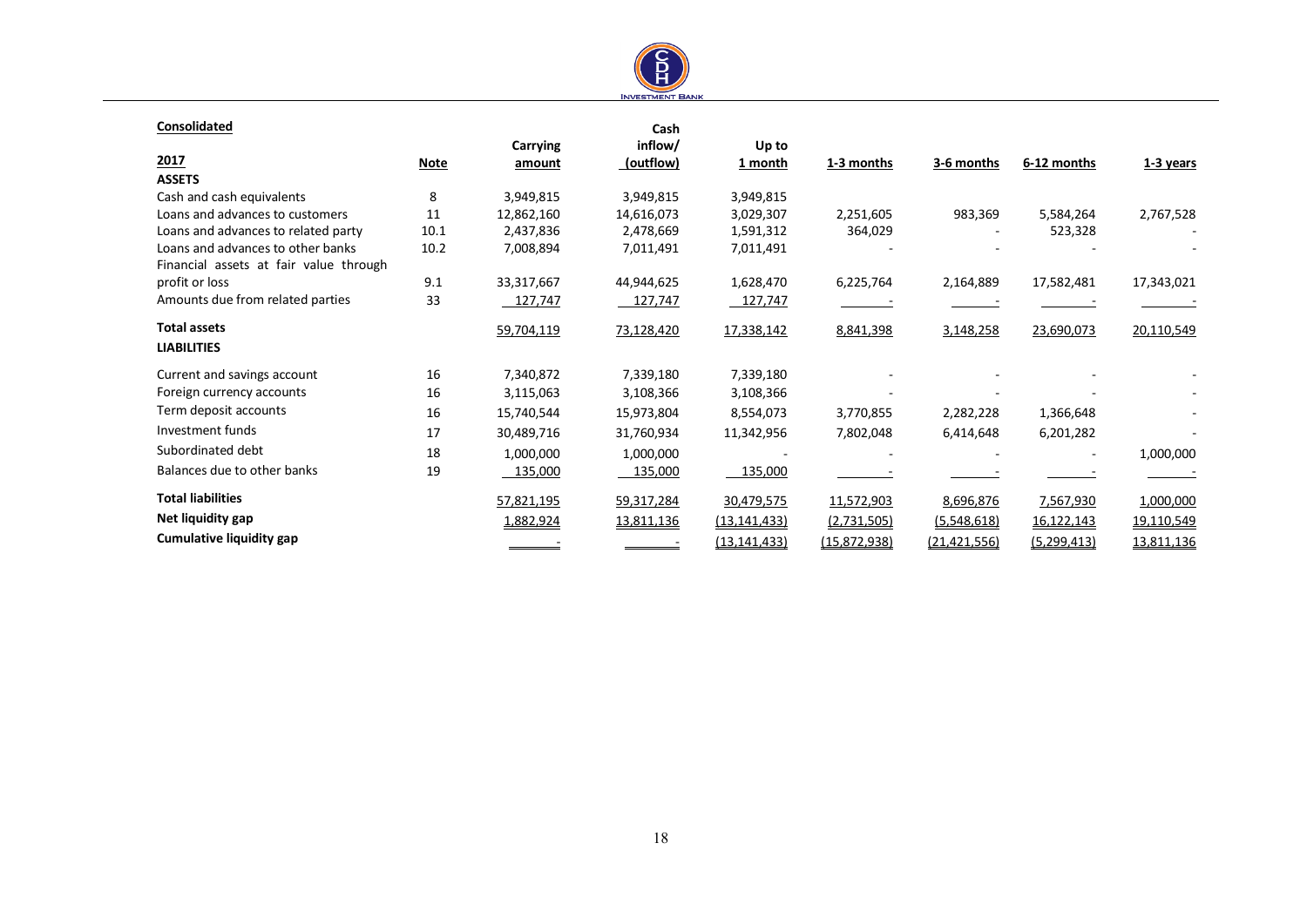

## **5.2 Liquidity risk**

The previous table shows the undiscounted cash flows on the Group's financial assets and liabilities on the basis of their expected maturities as opposed to their earliest possible contractual maturity. Out of these, 20% are demand deposits and overdrafts, and are classified in the up to one-month category with the balance in the 1-3 years category as the Group's expected cash flows on these instruments varies significantly from their contractual maturity profile.

The Reserve Bank of Malawi has issued the following guidelines on the management of liquidity:

- Liquidity Ratio 1: Net liquidity (total liquid assets less suspense accounts in foreign currency) divided by total deposits must be at least 30 percent.
- Liquidity Ratio 2: Net liquidity (total liquid assets less suspense account in foreign currency and cheques in the course of collection) divided by total deposits must be at least 20 percent.

Liquidity Ratios 1 and 2 were as specified below:

<span id="page-19-0"></span>

| Consolidated and Separate |         |        |
|---------------------------|---------|--------|
|                           | 2018    | 2017   |
| Liquidity Ratio I         | 32.72 % | 53.69% |
| Liquidity Ratio II        | 32.72 % | 53.69% |

## **5.3 Market risk**

## Market risk management policy

<span id="page-19-1"></span>Market risk is the risk that changes in market prices, such as interest rates and foreign exchange rates will affect the Group income or the value of its holding of financial instruments. The objective of the Group's market risk management policy is to manage and control market risk exposures within acceptable parameters while optimizing the return on risk.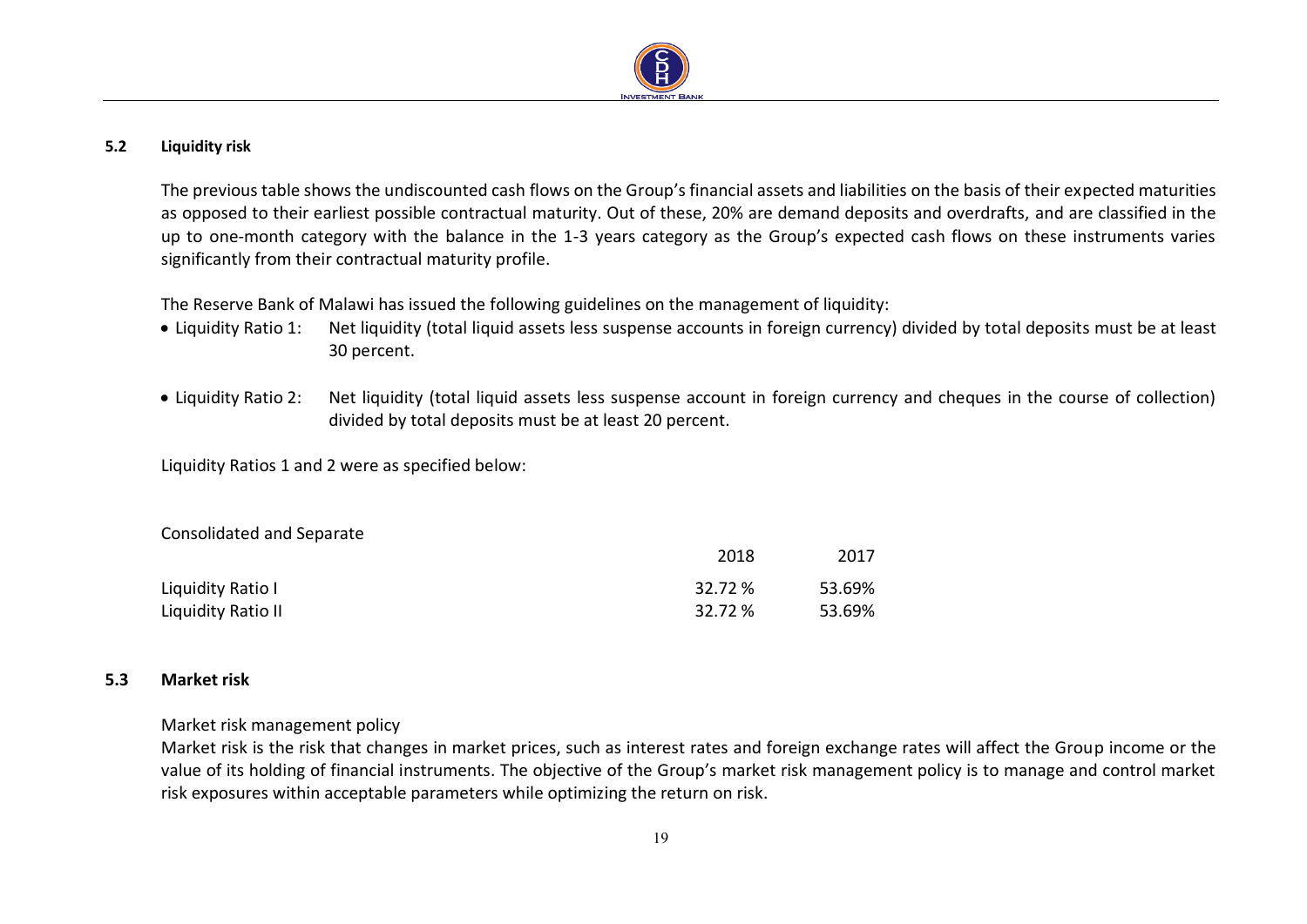

## *5.3.1 Foreign exchange risk*

Foreign exchange rate risk is the potential impact of adverse currency rates movements on earnings and economic value. It arises from change in value of local currency against foreign currencies.

Foreign currency transactions and positions are monitored by senior management and ALCO.

The responsibilities of the Integrated Treasury Department include monitoring of foreign exchange risk. This involves the risks of the Group incurring financial loss on settlement of foreign exchange positions taken in both the trading and banking books. The foreign exchange positions arise from the following activities:

- Trading in foreign currencies through spot, forward and option transactions as a market maker or position taker, including the unhedged position arising from customer driven foreign exchange transactions.
- Holding foreign currency position in the bank books (e.g. in the form of loans, deposits, cross border investments, etc.).

The treasury department is responsible for:-

- Setting the foreign exchange risk management strategy and tolerance levels.
- Ensuring that effective risk management systems and internal controls are in place.
- Monitoring significant foreign exchange exposure.
- Ensuring that foreign exchange operations are supported by adequate management information systems which complement the risk management strategy
- Reviewing the policies, procedures and currency limits regularly in line with changes in the economic environment.

The ALCO regularly monitors the controls put in place by the treasury department, which are approved and reviewed by the board from time to time.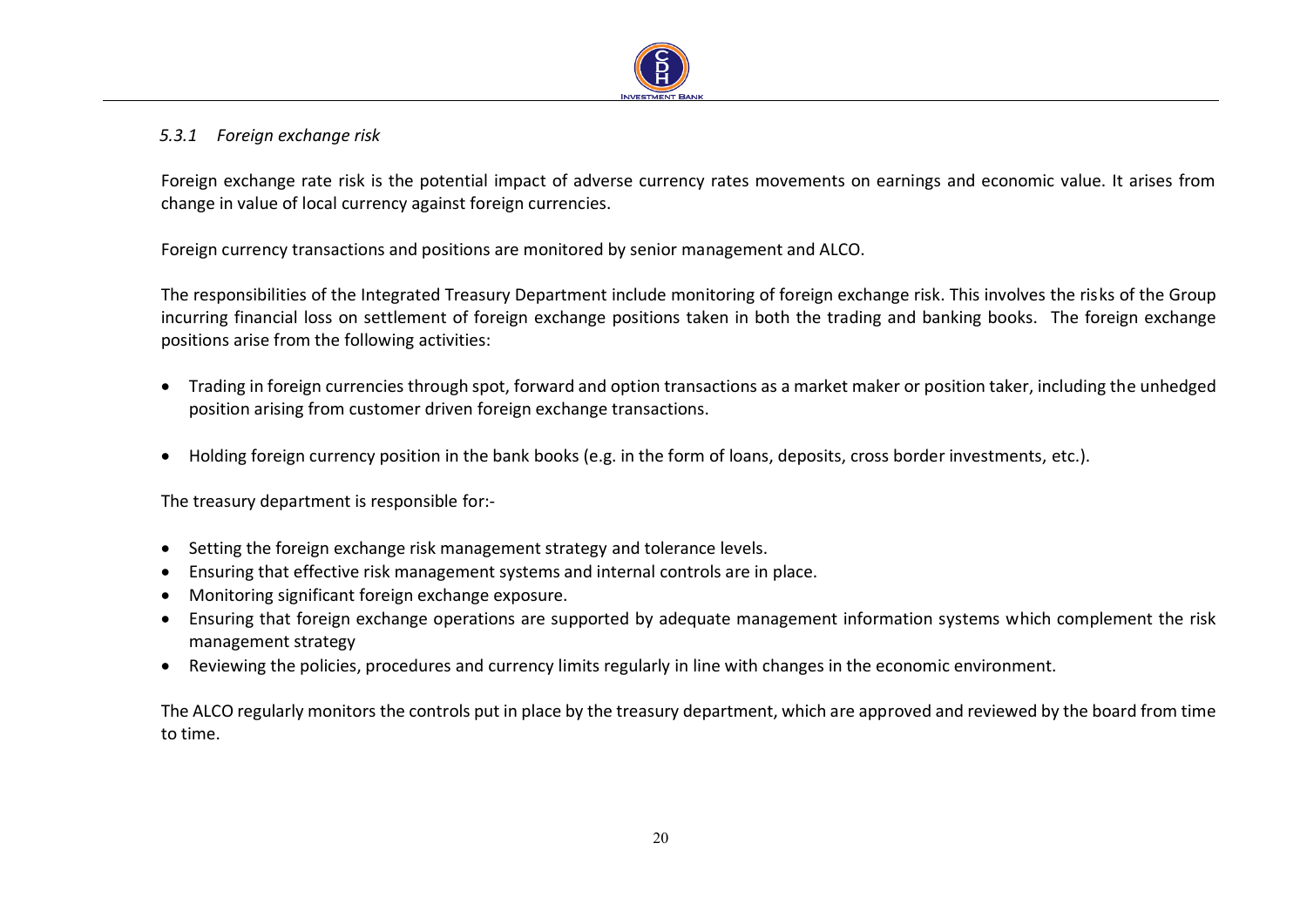

The Group's foreign exchange exposures at the reporting date were as follows:

| <b>Consolidated</b> | <b>Assets</b>            | <b>Liabilities</b> | <u>Net</u>        | <b>Exchange Rate</b><br>movement | Impact on profit<br>and equity<br>(net of tax) |
|---------------------|--------------------------|--------------------|-------------------|----------------------------------|------------------------------------------------|
| <b>USD</b>          | 8,803                    | 9,869              | (1,067)           | 0.01%                            | (0.05)                                         |
| <b>GBP</b>          | 17                       | 18                 | $\left( 1\right)$ | 0.04%                            | (0.00)                                         |
| <b>EUR</b>          | 82                       | 86                 | (4)               | 0.09%                            | (0.00)                                         |
| <b>ZAR</b>          | 241                      | 58                 | 183               | (0.14%)                          | (0.18)                                         |
| Other               | $\overline{\phantom{0}}$ | $\blacksquare$     | $\hbox{ }$        | (0.36%)                          | (0.00)                                         |
|                     |                          |                    |                   |                                  | (0.23)                                         |

| <b>Separate</b> | <b>Assets</b>            | <b>Liabilities</b> | <u>Net</u>     | <b>Exchange Rate</b><br><b>Movement</b> | Impact on profit<br>and equity<br>(net of tax) |
|-----------------|--------------------------|--------------------|----------------|-----------------------------------------|------------------------------------------------|
| <b>USD</b>      | 8,803                    | 9,869              | (1,067)        | 0.01%                                   | (0.05)                                         |
| <b>GBP</b>      | 17                       | 18                 | (1)            | 0.04%                                   | (0.00)                                         |
| <b>EUR</b>      | 82                       | 86                 | (4)            | 0.09%                                   | (0.00)                                         |
| <b>ZAR</b>      | 241                      | 58                 | 183            | (0.14%)                                 | (0.18)                                         |
| Other           | $\overline{\phantom{0}}$ | $\blacksquare$     | $\blacksquare$ | (0.36%)                                 | (0.00)                                         |
|                 |                          |                    |                |                                         | (0.23)                                         |

At 31 December 2018, if the Malawi Kwacha had weakened/strengthened by the above exchange rate movements against the US dollar, Great British Pound, Euro and the South African Rand with all other variables held constant, post-tax profit for the year would have been **K0.023 million** (2017: K 0.098 million) higher/lower, mainly as a result of foreign exchange gains/losses on translation of foreign currency-denominated financial instruments.

#### *5.3.2 Interest rate risk*

Interest rate risk is the exposure of Group's financial condition to adverse movements in interest rates. It basically arises from timing differences in the maturity of re-pricing of the Group's assets and liabilities. Changes in interest rates can have adverse effects on the Group's earnings and its economic value. ALCO monitors interest rate risk in the Group.

Stress testing on the three elements of market risk is done by an independent risk function. The results are discussed with ALCO and the Risk Committee and appropriate risk mitigation measures and contingency plans are implemented. Below is a summary of the Group's interest rate gap position: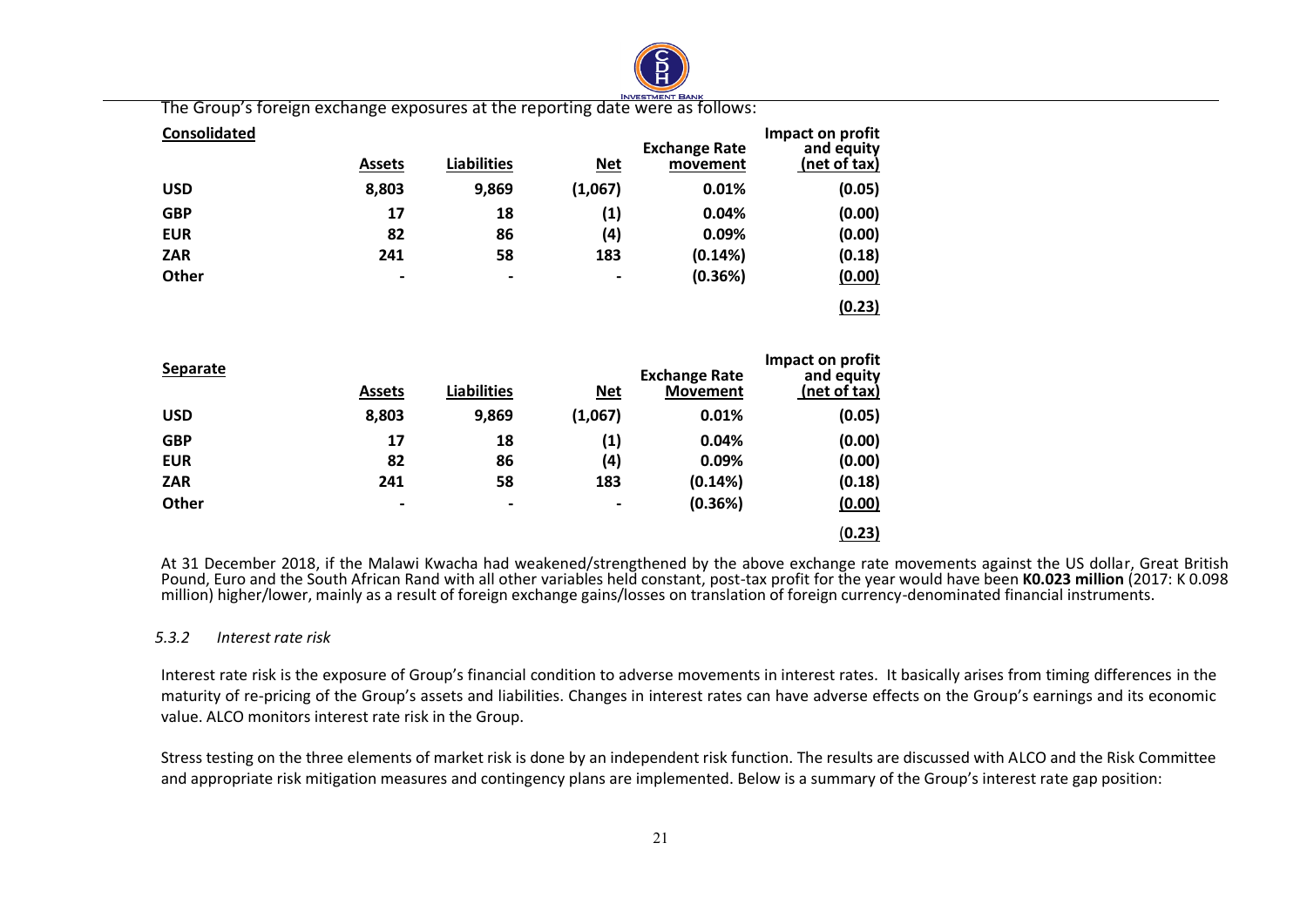

Variable rate instruments expose the Group to cash flow interest rate risk whereas fixed rate instruments expose the Group to fair value interest rate risk.

 $\overline{a}$ 

| Consolidated                                          |             |           |                          |                | <b>Fixed Rate Instruments</b> |                  |           |                          |                       |
|-------------------------------------------------------|-------------|-----------|--------------------------|----------------|-------------------------------|------------------|-----------|--------------------------|-----------------------|
| 2018                                                  | <b>Note</b> | Zero      |                          | $0 - 3$        | $3 - 6$                       |                  | $9 - 12$  | Over                     | <b>Total carrying</b> |
|                                                       |             | rate      | <b>Floating rate</b>     | months         | months                        | 6-9 months       | months    | 12 months                | amount                |
| <b>Assets</b>                                         |             |           |                          |                |                               |                  |           |                          |                       |
| Cash and cash equivalents                             | 8           | 4,441,329 |                          |                |                               |                  |           |                          | 4,441,329             |
| Loans and advances to customers                       | 11          |           | 20,386,372               |                |                               |                  |           |                          | 20,386,372            |
| Loans and advances to related party                   | 33          |           | 1,994,779                |                |                               |                  |           |                          | 1,994,779             |
| Loans and advances to other banks                     | 10.1        |           | 4,418,858                |                |                               |                  |           |                          | 4,418,858             |
| Financial assets at fair value through profit or loss | 9           |           |                          | 20,582,082     | 9,940                         | 1,556,438        | 3,950,132 | 26,252,760               | 52,351,352            |
| <b>Total assets</b>                                   |             | 4,441,329 | 26,800,009               | 20,582,082     | 9,940                         | 1,558,438        | 3,950,132 | 26,252,760               | 83,592,690            |
| <b>Liabilities</b>                                    |             |           |                          |                |                               |                  |           |                          |                       |
| Deposits from banks                                   | 19          |           | $\overline{\phantom{a}}$ | 4,232,882      |                               |                  |           |                          | 4,232,882             |
| Current and savings accounts                          | 16          |           | $\overline{\phantom{a}}$ | 18,237,464     |                               |                  |           | $\overline{\phantom{0}}$ | 18,237,464            |
| Foreign currency accounts                             | 16          |           |                          | 3,203,133      |                               |                  |           |                          | 3,203,133             |
| Term deposit accounts                                 | 16          |           | $\overline{\phantom{a}}$ | 12,182,275     | 978,408                       | 567,533          |           | $\overline{\phantom{a}}$ | 13,728,216            |
| Investment funds                                      | 17          |           |                          | 30,441,920     | 4,399,295                     | 5,828,817        |           |                          | 40,670,032            |
| Subordinated liabilities                              | 18          |           |                          |                |                               |                  |           | 1,600,000                | 1,600,000             |
| <b>Total liabilities</b>                              |             |           |                          | 68,297,674     | 5,377,703                     | 6,396,350        |           | 1,600,000                | 81,671,728            |
| Interest gap                                          |             | 4,441,329 | 26,800,009               | (47, 715, 592) | (5,367,763)                   | (4,839,912)      | 3,950,132 | 24,652,760               | 1,920,959             |
| Impact on post tax profit or equity of an increase in |             |           |                          |                |                               |                  |           |                          |                       |
| the interest rate 5%                                  |             |           | 938,000                  | (1,670,046)    | (187,872                      | <u>(169,397)</u> | 138,255   | 862,847                  | 67,234                |

Variable rate instruments expose the Group to interest rate risk whereas fixed rate instruments expose the Group to fair value interest rate risk. The sensitivity impact is calculated at 70% of 5% of the interest rate gap. The 70% is applied to take into account tax effects.

| Consolidated |             |           |                         |            | <b>Fixed Rate Instruments</b> |            |                        |                   |                                        |
|--------------|-------------|-----------|-------------------------|------------|-------------------------------|------------|------------------------|-------------------|----------------------------------------|
| 2017         | <b>Note</b> | Zero rate | <b>Floating</b><br>rate | 0-3 months | 3-6 months                    | 6-9 months | Q 12<br>コーエム<br>months | Over 12<br>months | <b>Total carrying</b><br><u>amount</u> |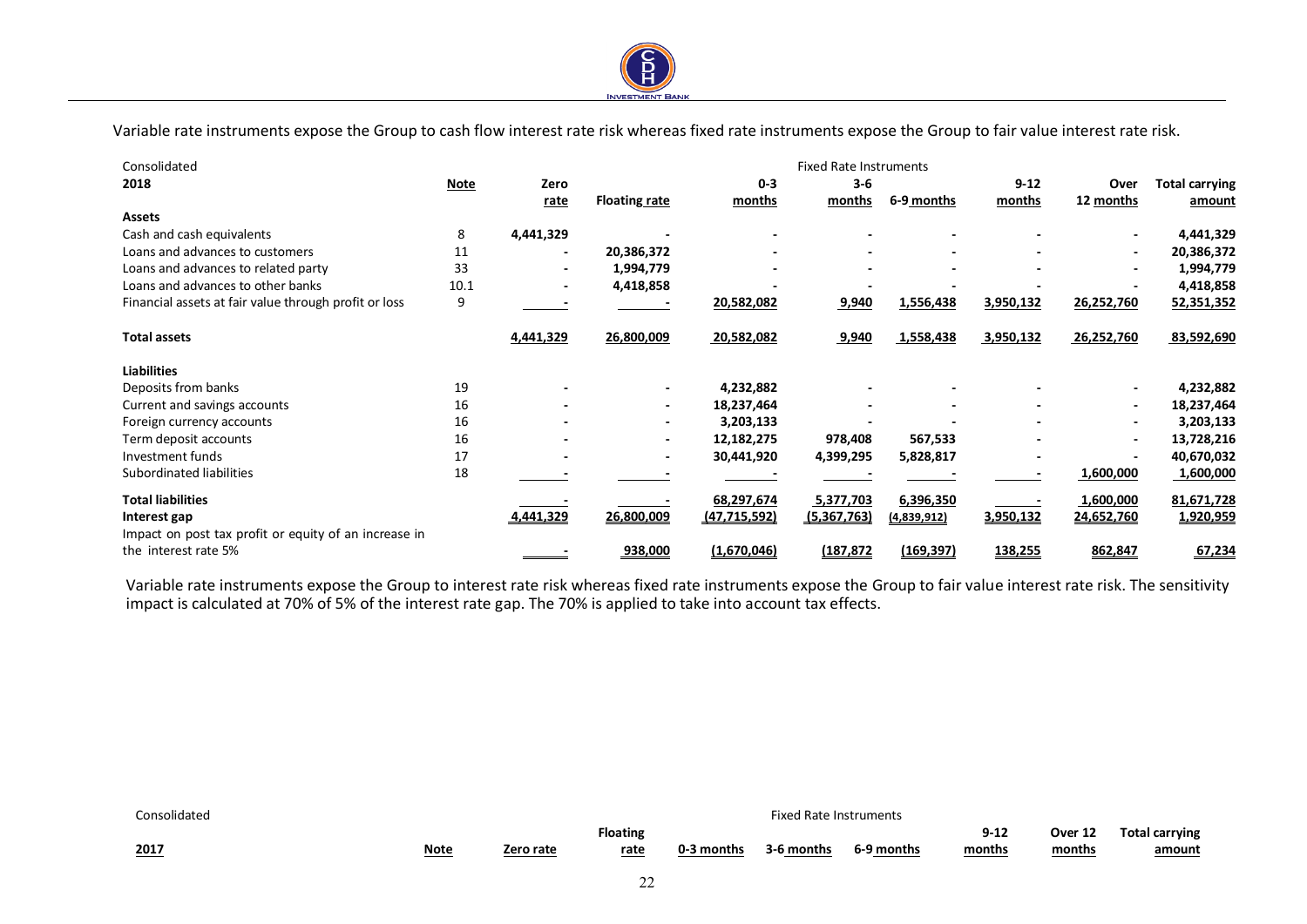

 $\overline{a}$ 

| Cash and cash equivalents                        | 8    | 3,949,815                |                          |                |               |             |           |            | 3,949,815  |
|--------------------------------------------------|------|--------------------------|--------------------------|----------------|---------------|-------------|-----------|------------|------------|
| Loans and advances to customers                  | 11   | $\overline{\phantom{a}}$ | 12,862,160               |                |               |             |           |            | 12,862,160 |
| Loans and advances to related party              | 10.1 | $\overline{\phantom{a}}$ | 2,437,836                |                |               |             |           |            | 2,437,836  |
| Loans and advances to other banks                | 10.2 |                          | 7,008,894                |                |               |             |           |            | 7,008,894  |
| Financial assets at fair value through profit or |      |                          |                          |                |               |             |           |            |            |
| loss                                             | 9.1  |                          |                          | 7,582,239      | 2,040,335     | 6,382,429   | 8,345,365 | 8,967,299  | 33,317,667 |
| <b>Total assets</b>                              |      | 3,949,815                | 22,308,890               | 7,582,239      | 2,040,335     | 6,382,429   | 8,345,365 | 8,967,299  | 50,576,372 |
| Deposits from banks                              | 19   |                          | $\overline{\phantom{a}}$ | 135,000        |               |             |           |            | 135,000    |
| Current and savings accounts                     | 16   |                          | $\sim$                   | 7,340,872      |               |             |           |            | 7,340,872  |
| Foreign currency accounts                        | 16   |                          | $\sim$                   | 3,115,063      |               |             |           |            | 3,115,063  |
| Term deposit accounts                            | 16   |                          | $\sim$                   | 12,000,667     | 1,373,851     | 2,366,026   |           |            | 15,740,544 |
| Investment funds                                 | 17   |                          | $\overline{\phantom{a}}$ | 19,116,577     | 5,823,933     | 5,549,206   |           |            | 30,489,716 |
| Subordinated liabilities                         | 18   |                          |                          |                |               |             |           | 1,000,000  | 1,000,000  |
| <b>Total liabilities</b>                         |      |                          |                          | 41,708,179     | 7,197,784     | 7,915,232   |           | 1,000,000  | 57,821,195 |
| Interest gap                                     |      | 3,949,815                | 22,308,890               | (34, 125, 940) | (5, 157, 449) | (1,532,803) | 8,345,365 | 7,967,299  | 1,755,177  |
| Impact on post tax profit or equity of an        |      |                          |                          |                |               |             |           |            |            |
| increase in the interest rate 5%                 |      |                          | 780,811                  | (1, 194, 408)  | (180, 511)    | (53, 648)   | 292,088   | 278,855    | 61,431     |
| Impact on post tax profit or equity of a         |      |                          |                          |                |               |             |           |            |            |
| decrease in the interest rate 5%                 |      |                          | (780, 811)               | 1,194,408      | 180,511       | 53,648      | (292,088) | (278, 855) | (61, 431)  |
|                                                  |      |                          |                          |                |               |             |           |            |            |

Impact is calculated at 70% of 5% of the interest rate gap. The 70% is applied to take into account tax effects.

#### Effective interest rates of financial assets and liabilities

The effective interest rates for the principal financial assets and liabilities at 30 June 2015 were in the following ranges: -

|                       |             |       | Consolidated |
|-----------------------|-------------|-------|--------------|
|                       | 2018        | 2017  |              |
|                       | %           | %     |              |
| Assets:               |             |       |              |
| Government securities | $15 - 25.5$ | 19-39 |              |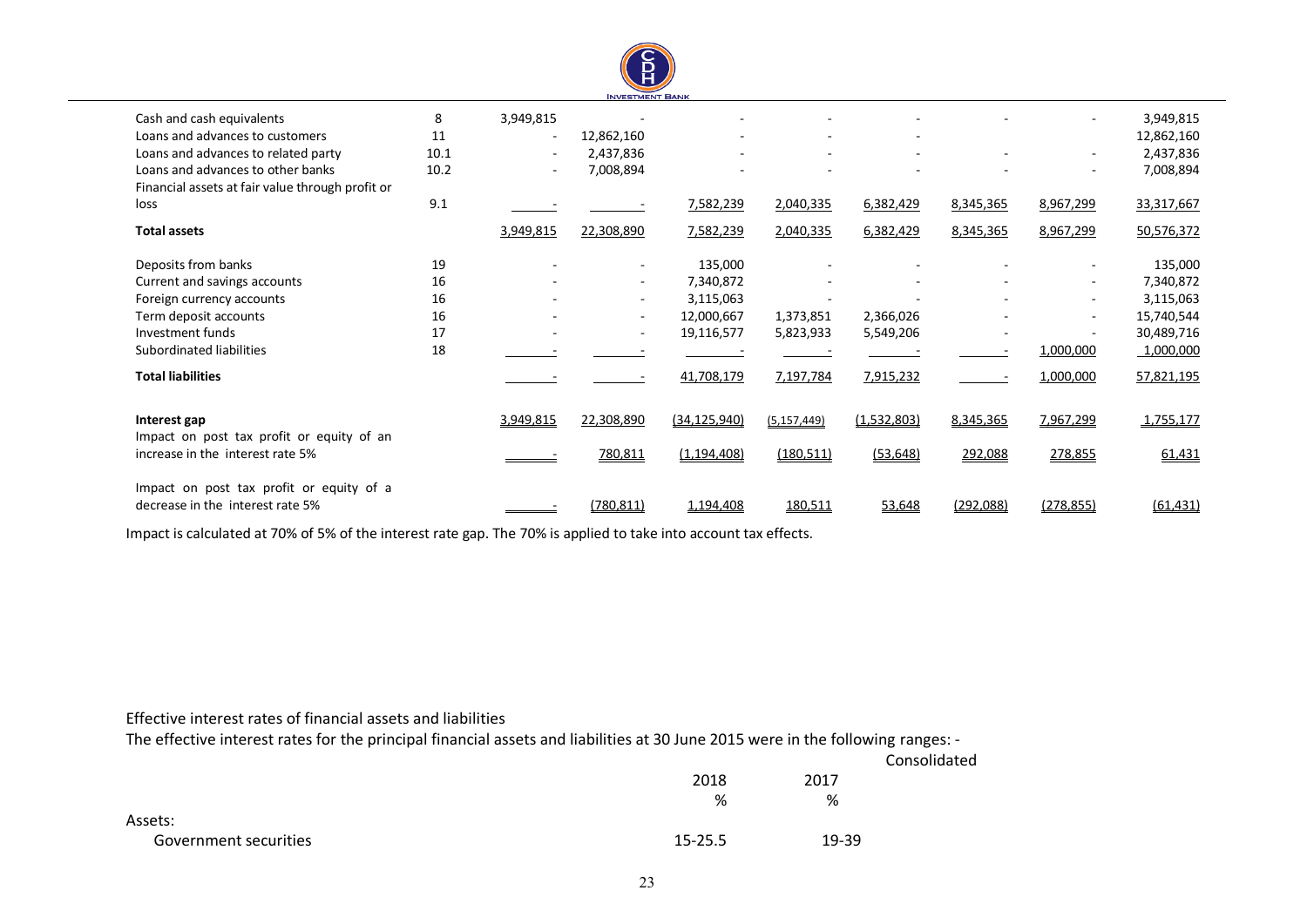|                                             | ≍<br>Н<br><b>INVESTMENT BANK</b> |          |  |
|---------------------------------------------|----------------------------------|----------|--|
| Deposits with banking institutions          | $14 - 15$                        | 14-26    |  |
| Loans and advances to customers (base rate) | 24.5                             | 26       |  |
| Liabilities:                                |                                  |          |  |
| <b>Customer deposits</b>                    | $5 - 19$                         | $6 - 13$ |  |

#### **5.4 Operational risks**

Operational risk is the risk of direct or indirect loss arising from a wide variety of causes associated with the Group's processes, personnel, technology and infrastructure and from external factors other than credit, liquidity, interest rate and market risks such as those arising from legal and regulatory requirements and the requirement to observe generally accepted standards of corporate behaviour. Operational risks arise from all of the Group's operations.

The objective of the Group is to manage operational risks so as to balance the avoidance of financial losses and damages to the bank's reputation with overall cost effectiveness and to avoid control procedures that restrict initiative and creativity.

The primary responsibility for the development and implementation of controls to address operational risk is assigned by the Risk committee of the board to senior management within all operating units. The responsibility is supported by the development of overall standards in the Group for the management of operational risks in the following areas: -

- requirements for appropriate segregation of duties, including the independent authorisation of transactions.
- requirements for the reconciliation and monitoring of transactions
- compliance with regulatory and other legal requirements
- documentation of controls and procedures.
- requirements for the yearly assessment of operational risks faced, and the adequacy of controls and procedures to address the risks identified
- requirements for the reporting of operational losses and proposed remedial action.
- development of contingency plans
- <span id="page-24-0"></span>• training and professional development
- ethical and business standards
- risk mitigation, including insurance where it is cost effective
- implementation of anonymous hotline for reporting fraud and other inappropriate conduct as per fraud risk policy

Compliance with Group standards is supported by a programme of yearly reviews undertaken by the Group Internal Audit. The results of Internal Audit reviews are discussed with the management of the business unit to which they relate, with summaries submitted to the Board Audit, Risk and Compliance Committee.

Risk management function also assesses operational risks and discusses the results with senior management and the risk committee.